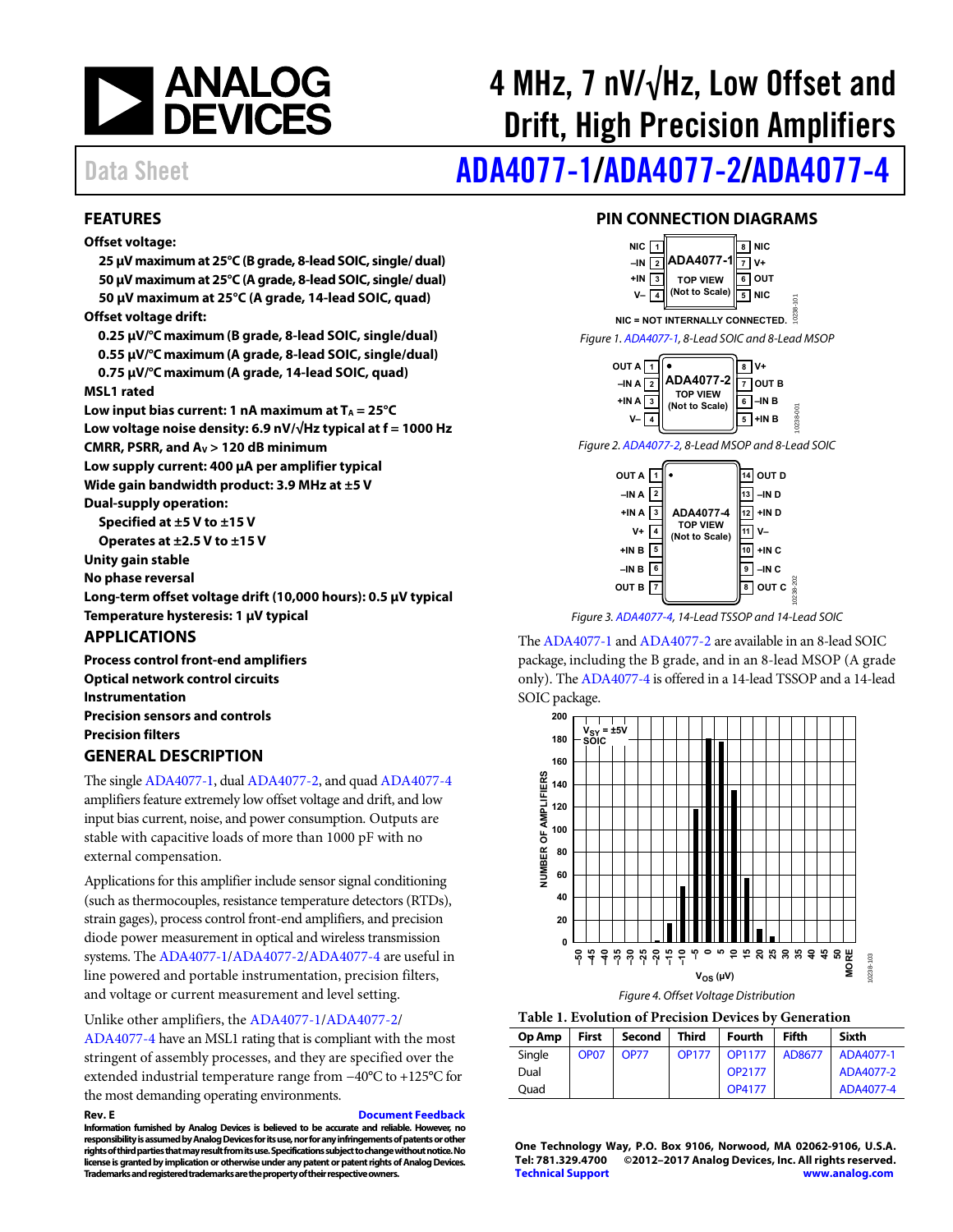# TABLE OF CONTENTS

| Pin Configurations and Function Descriptions  8 |  |
|-------------------------------------------------|--|

### <span id="page-1-0"></span>**REVISION HISTORY**

### **5/2017—Rev. D to Rev. E**

| Changes to Features Section, Applications Section, and Figure 1 1 |
|-------------------------------------------------------------------|
| Added Maximum Reflow Temperature (MSL1 Rating)                    |
|                                                                   |
|                                                                   |
|                                                                   |
| Changes to Figure 29, Figure 30, Figure 31, Figure 32, Figure 33, |
|                                                                   |
|                                                                   |
| Added Test Circuit Section and Figure 69; Renumbered              |
|                                                                   |
| Added Long-Term Drift Section, Temperature Hysteresis Section,    |
|                                                                   |
|                                                                   |

### **10/2016—Rev. C to Rev. D**

| Changes to Figure 29, Figure 30, Figure 32, and Figure 33 14 |  |
|--------------------------------------------------------------|--|
|                                                              |  |

### **6/2015—Rev. B to Rev. C**

|--|--|

### **1/2014—Rev. A to Rev. B**

| Added Figure 5, Figure 6, and Table 6; Renumbered          |  |
|------------------------------------------------------------|--|
|                                                            |  |
| Changes to Figure 17, Figure 20, and Figure 21  11         |  |
|                                                            |  |
|                                                            |  |
|                                                            |  |
| Changes to Output Phase Reversal Section and Figure 70  21 |  |

### **10/2013—Rev. 0 to Rev. A**

| Changes to Features, General Description, and Figure 11  |  |
|----------------------------------------------------------|--|
|                                                          |  |
|                                                          |  |
|                                                          |  |
|                                                          |  |
|                                                          |  |
| Added Figure 6, Figure 7, and Table 7; Renumbered        |  |
|                                                          |  |
| Changes to Typical Performance Characteristics Section 9 |  |
|                                                          |  |
|                                                          |  |
|                                                          |  |
|                                                          |  |

**10/2012—Revision 0: Initial Version**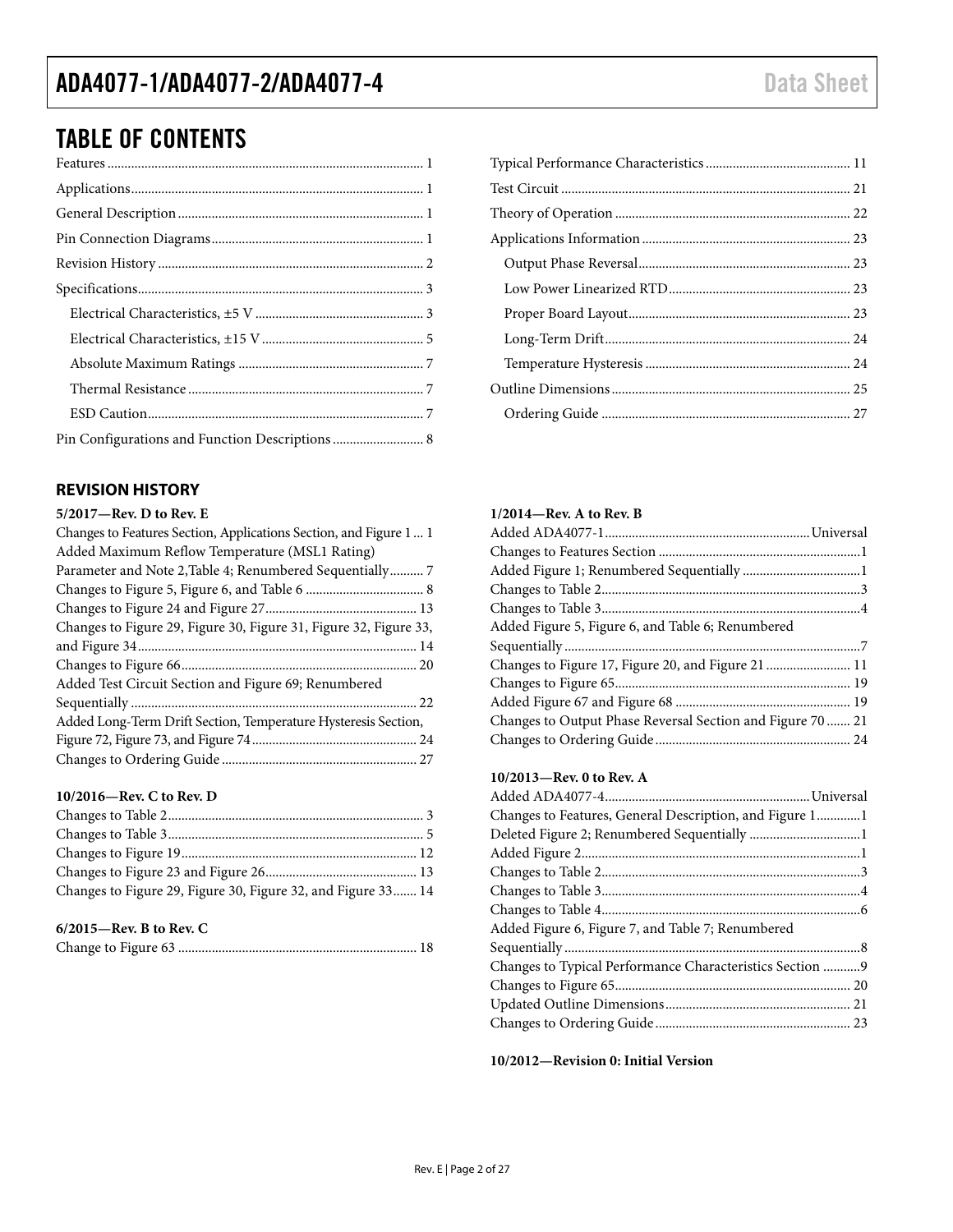### <span id="page-2-0"></span>**SPECIFICATIONS ELECTRICAL CHARACTERISTICS, ±5 V**

<span id="page-2-1"></span> $\rm V_{\rm SY}$  = ±5.0 V, V $\rm _{CM}$  = 0 V, T $\rm_A$  = 25°C, unless otherwise noted.

| Table 2.                      |                          |                                                                                                             |        |            |        |              |
|-------------------------------|--------------------------|-------------------------------------------------------------------------------------------------------------|--------|------------|--------|--------------|
| <b>Parameter</b>              | Symbol                   | <b>Test Conditions/Comments</b>                                                                             | Min    | <b>Typ</b> | Max    | Unit         |
| <b>INPUT CHARACTERISTICS</b>  |                          |                                                                                                             |        |            |        |              |
| Offset Voltage                | Vos                      |                                                                                                             |        |            |        |              |
| ADA4077-1/ADA4077-2           |                          |                                                                                                             |        |            |        |              |
| B Grade, SOIC                 |                          |                                                                                                             |        | 10         | 25     | μV           |
|                               |                          | $-40^{\circ}$ C < T <sub>A</sub> < $+125^{\circ}$ C                                                         |        |            | 65     | $\mu$ V      |
| A Grade, SOIC                 |                          |                                                                                                             |        | 15         | 50     | $\mu$ V      |
|                               |                          | $-40^{\circ}$ C < T <sub>A</sub> < $+125^{\circ}$ C                                                         |        |            | 105    | $\mu$ V      |
| A Grade, MSOP                 |                          |                                                                                                             |        | 50         | 90     | $\mu$ V      |
|                               |                          | $-40^{\circ}$ C < T <sub>A</sub> < $+125^{\circ}$ C                                                         |        |            | 220    | $\mu$ V      |
| ADA4077-4                     |                          |                                                                                                             |        |            |        |              |
| A Grade, SOIC                 |                          |                                                                                                             |        | 15         | 50     | $\mu V$      |
|                               |                          | $-40^{\circ}$ C < T <sub>A</sub> < $+125^{\circ}$ C                                                         |        |            | 105    | $\mu V$      |
| A Grade, TSSOP                |                          |                                                                                                             |        | 15         | 120    | $\mu V$      |
|                               |                          |                                                                                                             |        |            | 220    |              |
|                               |                          | $-40^{\circ}$ C < T <sub>A</sub> < $+125^{\circ}$ C<br>$-40^{\circ}$ C < T <sub>A</sub> < +125 $^{\circ}$ C |        |            |        | $\mu V$      |
| Offset Voltage Drift          | $\Delta V_{OS}/\Delta T$ |                                                                                                             |        |            |        |              |
| ADA4077-1/ADA4077-2           |                          |                                                                                                             |        |            |        |              |
| B Grade, SOIC                 |                          |                                                                                                             |        | 0.1        | 0.25   | µV/°C        |
| A Grade, SOIC                 |                          |                                                                                                             |        | 0.25       | 0.55   | µV/°C        |
| A Grade, MSOP                 |                          |                                                                                                             |        | 0.5        | 1.2    | µV/°C        |
| ADA4077-4                     |                          |                                                                                                             |        |            |        |              |
| A Grade, SOIC                 |                          |                                                                                                             |        | 0.4        | 0.75   | µV/°C        |
| A Grade, TSSOP                |                          |                                                                                                             |        | 0.5        | 1.2    | µV/°C        |
| Input Bias Current            | $\mathsf{B}$             |                                                                                                             | $-1$   | $-0.4$     | $+1$   | nA           |
|                               |                          | $-40^{\circ}$ C < T <sub>A</sub> < $+125^{\circ}$ C                                                         | $-1.5$ |            | $+1.5$ | nA           |
| Input Offset Current          | $\log$                   |                                                                                                             | $-0.5$ | $+0.1$     | $+0.5$ | nA           |
|                               |                          | $-40^{\circ}$ C < T <sub>A</sub> < $+125^{\circ}$ C                                                         | $-1$   |            | $+1$   | nA           |
| Input Voltage Range           |                          |                                                                                                             | $-3.8$ |            | $+3$   | V            |
| Common-Mode Rejection Ratio   | <b>CMRR</b>              | $V_{CM} = -3.8 V to +3 V$                                                                                   | 122    | 140        |        | dB           |
|                               |                          | $V_{CM} = -3.8 V$ to +3 V, $-40^{\circ}C < T_A < +85^{\circ}C$                                              | 120    |            |        | dB           |
|                               |                          | $V_{CM} = -3.8 V$ to +2.8 V, 85°C < T <sub>A</sub> < 125°C                                                  | 120    |            |        | dB           |
| Large Signal Voltage Gain     | Av                       | $R_L = 2 k\Omega$ , $V_0 = -3.0 V$ to +3.0 V                                                                | 121    | 130        |        | dB           |
|                               |                          | $-40^{\circ}$ C < T <sub>A</sub> < +125 $^{\circ}$ C                                                        | 120    |            |        | dB           |
| <b>Input Capacitance</b>      | C <sub>INCM</sub>        | Common mode                                                                                                 |        | 5          |        | pF           |
| Input Resistance              | $R_{IN}$                 | Common mode                                                                                                 |        | 70         |        | $G\Omega$    |
| <b>OUTPUT CHARACTERISTICS</b> |                          |                                                                                                             |        |            |        |              |
| Output Voltage High           | $V_{OH}$                 | $I_L = 1$ mA                                                                                                | 3.8    |            |        | $\mathsf{V}$ |
|                               |                          | $-40^{\circ}$ C < T <sub>A</sub> < $+125^{\circ}$ C                                                         | 3.7    |            |        | $\vee$       |
| Output Voltage Low            | $V_{OL}$                 | $I_L = 1 mA$                                                                                                |        |            | $-3.8$ | $\vee$       |
|                               |                          | $-40^{\circ}$ C < T <sub>A</sub> < $+125^{\circ}$ C                                                         |        |            | $-3.7$ | V            |
| <b>Output Current</b>         |                          | $V_{DROPOUT} < 1.6 V$                                                                                       |        | ±10        |        |              |
| Short-Circuit Current         | <b>l</b> out             | $T_A = 25^{\circ}C$                                                                                         |        | 22         |        | mA           |
|                               | lsc                      |                                                                                                             |        |            |        | mA           |
| Closed-Loop Output Impedance  | <b>Zout</b>              | $f = 1$ kHz, $Av = +1$                                                                                      |        | 0.05       |        | Ω            |
| POWER SUPPLY                  |                          |                                                                                                             |        |            |        |              |
| Power Supply Rejection Ratio  | <b>PSRR</b>              | $V_s = \pm 2.5 V$ to $\pm 18 V$                                                                             | 123    | 128        |        | dB           |
|                               |                          | $-40^{\circ}$ C < T <sub>A</sub> < $+125^{\circ}$ C                                                         | 120    |            |        | dB           |
| Supply Current per Amplifier  | <b>I</b> sy              | $V_0 = 0 V$                                                                                                 |        | 400        | 450    | μA           |
|                               |                          | $-40^{\circ}$ C < T <sub>A</sub> < $+125^{\circ}$ C                                                         |        |            | 650    | μA           |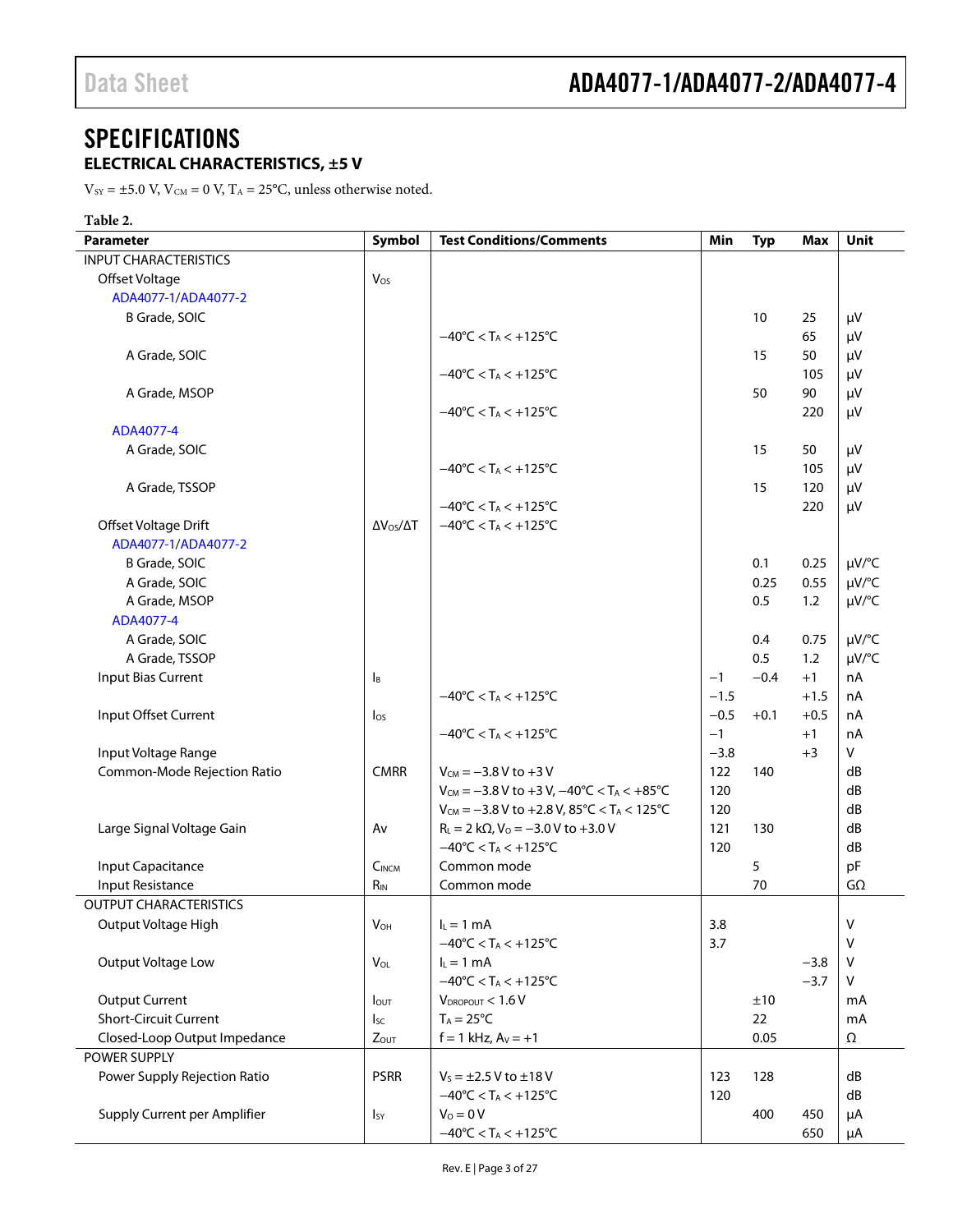| <b>Parameter</b>                            | Symbol         | <b>Test Conditions/Comments</b>                                             | Min | Typ    | Max | Unit           |
|---------------------------------------------|----------------|-----------------------------------------------------------------------------|-----|--------|-----|----------------|
| DYNAMIC PERFORMANCE                         |                |                                                                             |     |        |     |                |
| Slew Rate                                   | <b>SR</b>      | $R_L = 2 k\Omega$                                                           |     | 1.2    |     | $V/\mu s$      |
| Settling Time to 0.1%                       | t <sub>S</sub> | $V_{IN} = 1 V$ step, $R_L = 2 k\Omega$ , $A_V = -1$                         |     | 3      |     | μs             |
| <b>Gain Bandwidth Product</b>               | GBP            | $V_{IN}$ = 10 mV p-p, R <sub>L</sub> = 2 k $\Omega$ , A <sub>V</sub> = +100 |     | 3.9    |     | MHz            |
| Unity-Gain Crossover                        | UGC            | $V_{IN} = 10$ mV p-p, $R_L = 2$ k $\Omega$ , $A_V = +1$                     |     | 3.9    |     | MHz            |
| -3 dB Closed-Loop Bandwidth                 | $-3$ dB        | $A_V = +1$ , $V_{IN} = 10$ mV p-p, $R_L = 2$ k $\Omega$                     |     | 5.9    |     | MHz            |
| Phase Margin                                | ФM             | $V_{IN}$ = 10 mV p-p, R <sub>L</sub> = 2 k $\Omega$ , A <sub>V</sub> = +1   |     | 55     |     | Degrees        |
| <b>Total Harmonic Distortion Plus Noise</b> | $THD + N$      | $V_{IN}$ = 1 V rms, $A_V$ = +1, R <sub>L</sub> = 2 k $\Omega$ , f = 1 kHz   |     | 0.004  |     | $\%$           |
| NOISE PERFORMANCE                           |                |                                                                             |     |        |     |                |
| <b>Voltage Noise</b>                        | $e_n p-p$      | $0.1$ Hz to $10$ Hz                                                         |     | 0.25   |     | $\mu V$ p-p    |
| <b>Voltage Noise Density</b>                | e <sub>n</sub> | $f = 1 Hz$                                                                  |     | 13     |     | $nV/\sqrt{Hz}$ |
|                                             |                | $f = 100$ Hz                                                                |     | 7      |     | $nV/\sqrt{Hz}$ |
|                                             |                | $f = 1000$ Hz                                                               |     | 6.9    |     | $nV/\sqrt{Hz}$ |
| <b>Current Noise Density</b>                | $i_{n}$        | $f = 1$ kHz                                                                 |     | 0.2    |     | $pA/\sqrt{Hz}$ |
| MULTIPLE AMPLIFIERS CHANNEL SEPARATION      | Cs             | $f = 1$ kHz, $R_L = 10$ k $\Omega$                                          |     | $-125$ |     | dB             |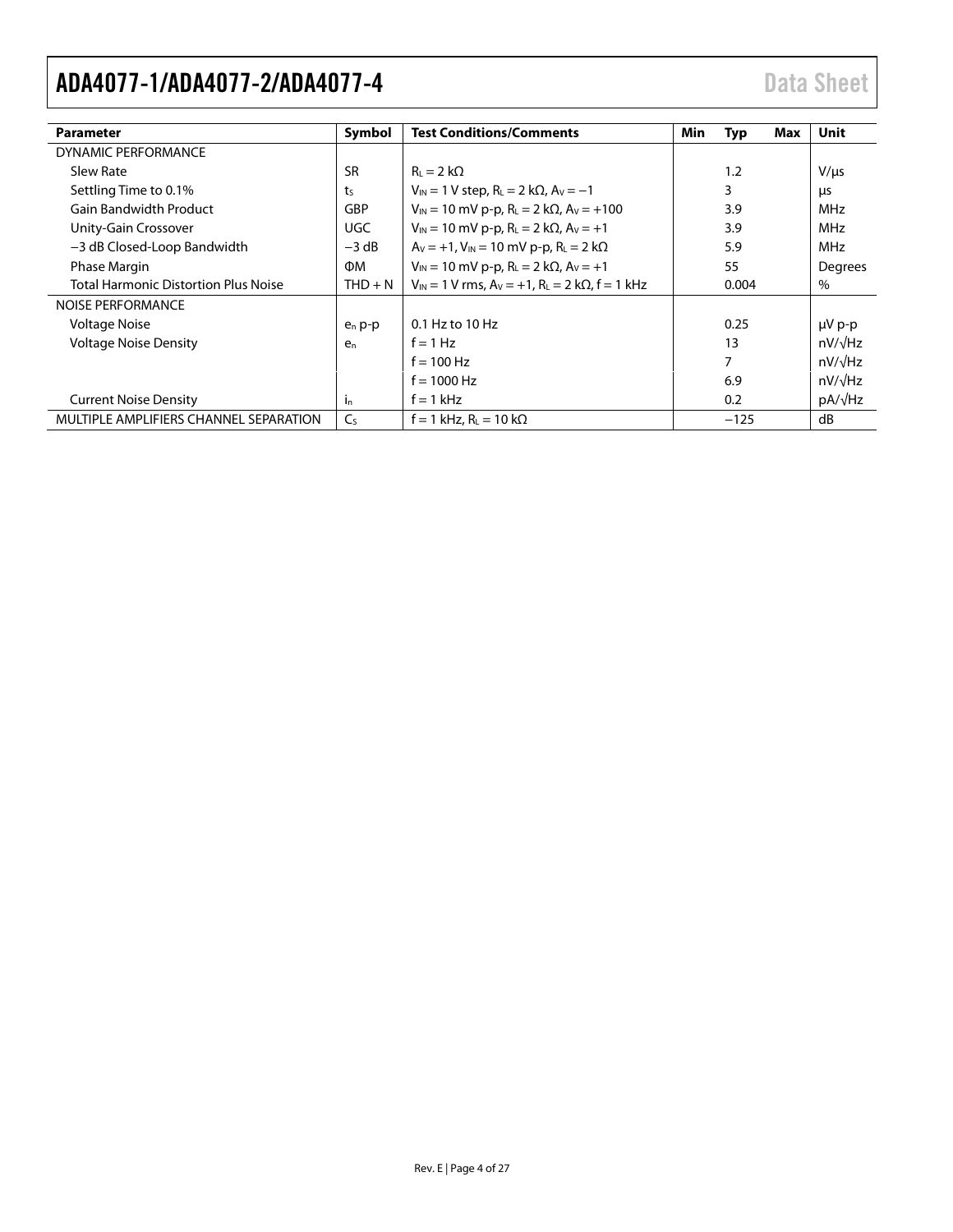### <span id="page-4-0"></span>**ELECTRICAL CHARACTERISTICS, ±15 V**

 $\mathrm{V}_{\text{SY}} = \pm 15$  V,  $\mathrm{V}_{\text{CM}} = 0$  V,  $\mathrm{T}_{\text{A}} = 25^{\circ}\mathrm{C}$ , unless otherwise noted.

### **Table 3.**

| Parameter                        | Symbol                    | <b>Test Conditions/Comments</b>                     | Min     | <b>Typ</b> | <b>Max</b> | Unit         |
|----------------------------------|---------------------------|-----------------------------------------------------|---------|------------|------------|--------------|
| <b>INPUT CHARACTERISTICS</b>     |                           |                                                     |         |            |            |              |
| Offset Voltage                   | Vos                       |                                                     |         |            |            |              |
| ADA4077-1/ADA4077-2              |                           |                                                     |         |            |            |              |
| B Grade, SOIC                    |                           |                                                     |         | 10         | 35         | μV           |
|                                  |                           | $-40^{\circ}$ C < T <sub>A</sub> < $+125^{\circ}$ C |         |            | 65         | μV           |
| A Grade, SOIC                    |                           |                                                     |         | 15         | 50         | $\mu V$      |
|                                  |                           | $-40^{\circ}$ C < T <sub>A</sub> < $+125^{\circ}$ C |         |            | 105        | μV           |
| A Grade, MSOP                    |                           |                                                     |         | 50         | 90         | μV           |
|                                  |                           | $-40^{\circ}$ C < T <sub>A</sub> < $+125^{\circ}$ C |         |            | 220        | μV           |
| ADA4077-4                        |                           |                                                     |         |            |            |              |
| A Grade, SOIC                    |                           |                                                     |         | 15         | 50         | μV           |
|                                  |                           | $-40^{\circ}$ C < T <sub>A</sub> < $+125^{\circ}$ C |         |            | 105        | μV           |
| A Grade, TSSOP                   |                           |                                                     |         | 15         | 120        | $\mu$ V      |
|                                  |                           | $-40^{\circ}$ C < T <sub>A</sub> < $+125^{\circ}$ C |         |            | 220        | $\mu V$      |
| Offset Voltage Drift             | $\Delta V_{OS}/\Delta T$  |                                                     |         |            |            |              |
| ADA4077-1/ADA4077-2              |                           |                                                     |         |            |            |              |
| B Grade, SOIC                    |                           | $-40^{\circ}$ C < T <sub>A</sub> < $+125^{\circ}$ C |         | 0.1        | 0.25       | $\mu V$ /°C  |
| A Grade, SOIC                    |                           | $-40^{\circ}$ C < T <sub>A</sub> < $+125^{\circ}$ C |         | 0.25       | 0.55       | $\mu V$ /°C  |
| A Grade, MSOP                    |                           | $-40^{\circ}$ C < T <sub>A</sub> < $+125^{\circ}$ C |         | 0.5        | 1.2        | $\mu V$ /°C  |
| ADA4077-4                        |                           |                                                     |         |            |            |              |
| A Grade, SOIC                    |                           | $-40^{\circ}$ C < T <sub>A</sub> < $+125^{\circ}$ C |         | 0.4        | 0.75       | $\mu V$ /°C  |
| A Grade, TSSOP                   |                           | $-40^{\circ}$ C < T <sub>A</sub> < $+125^{\circ}$ C |         | 0.5        | 1.2        | $\mu V$ /°C  |
| Input Bias Current               | $\mathsf{I}_{\mathsf{B}}$ |                                                     | $-1$    | $-0.4$     | $+1$       | nA           |
|                                  |                           | $-40^{\circ}$ C < T <sub>A</sub> < $+125^{\circ}$ C | $-1.5$  |            | $+1.5$     | nA           |
| Input Offset Current             | $\log$                    |                                                     | $-0.5$  | $+0.1$     | $+0.5$     | nA           |
|                                  |                           | $-40^{\circ}$ C < T <sub>A</sub> < $+125^{\circ}$ C | $-1$    |            | $+1$       | nA           |
| Input Voltage Range              |                           |                                                     | $-13.8$ |            | $+13$      | $\mathsf{V}$ |
| Common-Mode Rejection Ratio      | <b>CMRR</b>               | $V_{CM} = -13.8 V$ to +13 V                         | 132     | 150        |            | dB           |
|                                  |                           | $-40^{\circ}$ C < T <sub>A</sub> < $+125^{\circ}$ C | 130     |            |            | dB           |
| Large Signal Voltage Gain        | Av                        |                                                     |         |            |            |              |
| ADA4077-1/ADA4077-2 (SOIC, MSOP) |                           | $R_L = 2 k\Omega$ , $V_O = -13.0 V$ to +13.0 V      | 125     | 130        |            | dB           |
|                                  |                           | $-40^{\circ}$ C < T <sub>A</sub> < $+125^{\circ}$ C | 120     |            |            | dB           |
| ADA4077-4 (SOIC, TSSOP)          |                           | $R_L = 2 k\Omega$ , $V_0 = -13.0 V$ to +13.0 V      | 122     | 130        |            | dB           |
|                                  |                           | $-40^{\circ}$ C < T <sub>A</sub> < $+125^{\circ}$ C | 120     |            |            | dB           |
| <b>Input Capacitance</b>         | C <sub>INDM</sub>         | Differential mode                                   |         | 3          |            | pF           |
|                                  | C <sub>INCM</sub>         | Common mode                                         |         | 5          |            | pF           |
| Input Resistance                 | $R_{IN}$                  | Common mode                                         |         | 70         |            | $G\Omega$    |
| <b>OUTPUT CHARACTERISTICS</b>    |                           |                                                     |         |            |            |              |
| Output Voltage High              | $V_{OH}$                  | $I_L = 1$ mA                                        | 13.8    |            |            | $\vee$       |
|                                  |                           | $-40^{\circ}$ C < T <sub>A</sub> < $+125^{\circ}$ C | 13.7    |            |            | V            |
| Output Voltage Low               | $V_{OL}$                  | $I_L = 1$ mA                                        |         |            | $-13.8$    | $\vee$       |
|                                  |                           | $-40^{\circ}$ C < T <sub>A</sub> < $+125^{\circ}$ C |         |            | $-13.7$    | V            |
| <b>Output Current</b>            | $I_{\text{OUT}}$          | $V_{DROPOUT}$ < 1.2 V                               |         | ±10        |            | mA           |
| <b>Short-Circuit Current</b>     | <b>I</b> sc               | $T_A = 25^{\circ}C$                                 |         | 22         |            | mA           |
| Closed-Loop Output Impedance     | $Z_{OUT}$                 | $f = 1$ kHz, $A_V = +1$                             |         | 0.05       |            | Ω            |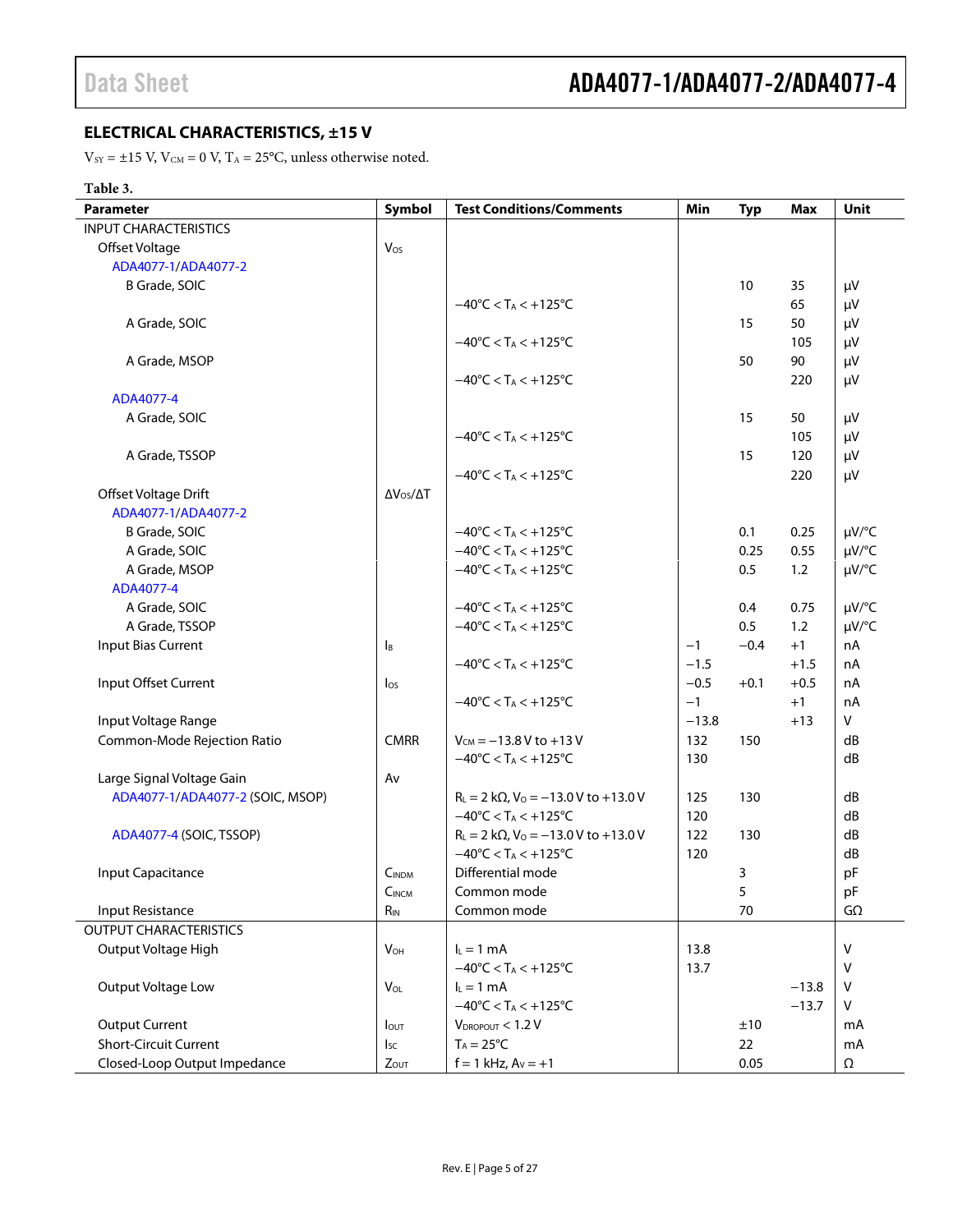| <b>Parameter</b>                            | Symbol         | <b>Test Conditions/Comments</b>                                             | Min | Typ            | Max | Unit           |
|---------------------------------------------|----------------|-----------------------------------------------------------------------------|-----|----------------|-----|----------------|
| <b>POWER SUPPLY</b>                         |                |                                                                             |     |                |     |                |
| Power Supply Rejection Ratio                | <b>PSRR</b>    | $V_5 = \pm 2.5 V$ to $\pm 18 V$                                             | 123 | 128            |     | dB             |
|                                             |                | $-40^{\circ}$ C < T <sub>A</sub> < $+125^{\circ}$ C                         | 120 |                |     | dB             |
| Supply Current per Amplifier                | <b>I</b> sy    | $V_0 = 0V$                                                                  |     | 400            | 500 | μA             |
|                                             |                | $-40^{\circ}$ C < T <sub>A</sub> < $+125^{\circ}$ C                         |     |                | 650 | μA             |
| <b>DYNAMIC PERFORMANCE</b>                  |                |                                                                             |     |                |     |                |
| Slew Rate                                   | <b>SR</b>      | $R_L = 2 k\Omega$                                                           |     | 1.2            |     | $V/\mu s$      |
| Settling Time to 0.01%                      | $t_{s}$        | $V_{IN}$ = 10 V p-p, R <sub>L</sub> = 2 k $\Omega$ , A <sub>V</sub> = -1    |     | 16             |     | μs             |
| Settling Time to 0.1%                       | t <sub>s</sub> | $V_{IN}$ = 10 V p-p, R <sub>L</sub> = 2 k $\Omega$ , A <sub>V</sub> = -1    |     | 10             |     | μs             |
| <b>Gain Bandwidth Product</b>               | GBP            | $V_{IN}$ = 10 mV p-p, R <sub>L</sub> = 2 k $\Omega$ , A <sub>V</sub> = +100 |     | 3.6            |     | <b>MHz</b>     |
| Unity-Gain Crossover                        | <b>UGC</b>     | $V_{IN}$ = 10 mV p-p, R <sub>L</sub> = 2 k $\Omega$ , A <sub>V</sub> = +1   |     | 3.9            |     | <b>MHz</b>     |
| -3 dB Closed-Loop Bandwidth                 | $-3 dB$        | $A_V = +1$ , $V_{IN} = 10$ mV p-p, $R_L = 2$ k $\Omega$                     |     | 5.5            |     | <b>MHz</b>     |
| Phase Margin                                | ФM             | $V_{IN}$ = 10 mV p-p, R <sub>L</sub> = 2 k $\Omega$ , A <sub>V</sub> = +1   |     | 58             |     | Degrees        |
| <b>Total Harmonic Distortion Plus Noise</b> | $THD + N$      | $V_{IN}$ = 1 V rms, $A_V$ = +1, R <sub>L</sub> = 2 k $\Omega$ ,             |     | 0.004          |     | $\%$           |
|                                             |                | $f = 1$ kHz                                                                 |     |                |     |                |
| <b>NOISE PERFORMANCE</b>                    |                |                                                                             |     |                |     |                |
| <b>Voltage Noise</b>                        | $e_n p-p$      | 0.1 Hz to 10 Hz                                                             |     | 0.25           |     | µV p-p         |
| <b>Voltage Noise Density</b>                | $e_n$          | $f = 1 Hz$                                                                  |     | 13             |     | $nV/\sqrt{Hz}$ |
|                                             |                | $f = 100$ Hz                                                                |     | $\overline{7}$ |     | $nV/\sqrt{Hz}$ |
|                                             |                | $f = 1000$ Hz                                                               |     | 6.9            |     | $nV/\sqrt{Hz}$ |
| <b>Current Noise Density</b>                | $i_{n}$        | $f = 1$ kHz                                                                 |     | 0.2            |     | $pA/\sqrt{Hz}$ |
| MULTIPLE AMPLIFIERS CHANNEL SEPARATION      | C <sub>S</sub> | $f = 1$ kHz, $R_L = 10$ k $\Omega$                                          |     | $-125$         |     | dB             |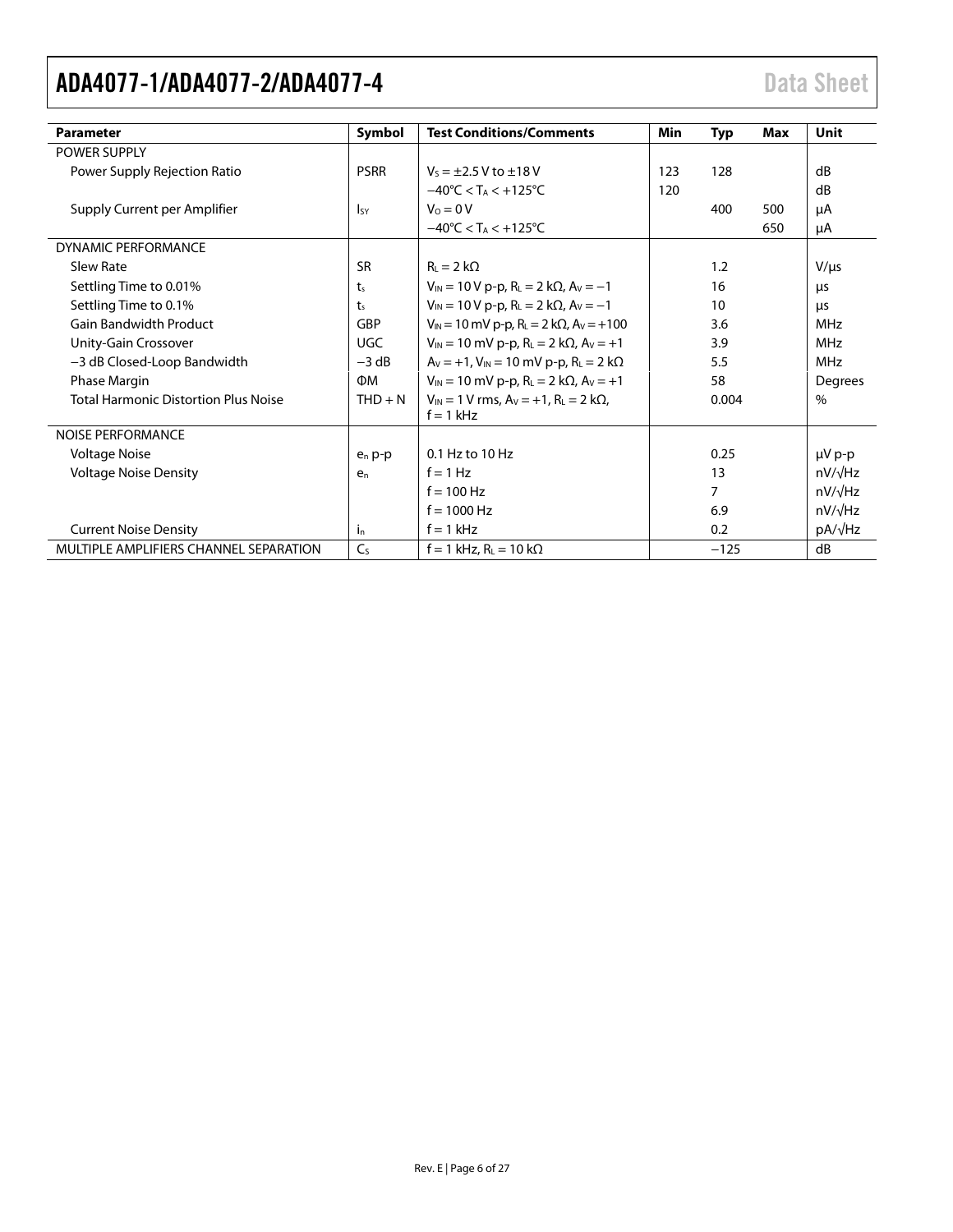### <span id="page-6-0"></span>**ABSOLUTE MAXIMUM RATINGS**

#### **Table 4.**

| <b>Parameter</b>                                       | Rating                              |
|--------------------------------------------------------|-------------------------------------|
| Supply Voltage                                         | 36 V                                |
| Input Voltage                                          | $\pm V$ sy                          |
| Input Current <sup>1</sup>                             | $±10$ mA                            |
| Differential Input Voltage                             | $\pm V$ sy                          |
| <b>Output Short-Circuit Duration to GND</b>            | Indefinite                          |
| Storage Temperature Range                              | $-65^{\circ}$ C to $+150^{\circ}$ C |
| Operating Temperature Range                            | $-40^{\circ}$ C to $+125^{\circ}$ C |
| Junction Temperature Range                             | $-65^{\circ}$ C to $+150^{\circ}$ C |
| Maximum Reflow Temperature (MSL1 Rating) <sup>2</sup>  | $260^{\circ}$ C                     |
| Lead Temperature, Soldering (10 sec)                   | $300^{\circ}$ C                     |
| Electrostatic Discharge (ESD)                          |                                     |
| Human Body Model (HBM) <sup>3</sup>                    | 6 kV                                |
| Field Induced Charge Device Model (FICDM) <sup>4</sup> | 1.25 kV                             |

<sup>1</sup> The input pins have clamp diodes to the power supply pins and to each other. Limit the input current to 10 mA or less whenever input signals exceed the power supply rail by 0.3 V.

<sup>2</sup> IPC/JEDEC J-STD-020 applicable standard.<br><sup>3</sup> ESDA/JEDEC JS-001-2011 applicable standard.

<sup>4</sup> JESD22-C101 (ESD FICDM standard of JEDEC) applicable standard.

Stresses at or above those listed under Absolute Maximum Ratings may cause permanent damage to the product. This is a stress rating only; functional operation of the product at these or any other conditions above those indicated in the operational section of this specification is not implied. Operation beyond the maximum operating conditions for extended periods may affect product reliability.

### <span id="page-6-1"></span>**THERMAL RESISTANCE**

 $\theta_{JA}$  is specified for the worst case conditions, that is, a device soldered in a circuit board for surface-mount packages.

#### **Table 5. Thermal Resistance**

| Package Type  | $\theta_{1A}$ | $\theta_{\rm IC}$ | Unit          |
|---------------|---------------|-------------------|---------------|
| 8-Lead MSOP   | 190           | 44                | °C/W          |
| 8-Lead SOIC   | 158           | 43                | °C/W          |
| 14-Lead TSSOP | 240           | 43                | $\degree$ C/W |
| 14-Lead SOIC  | 115           | 36                | $\degree$ C/W |

### <span id="page-6-2"></span>**ESD CAUTION**



ESD (electrostatic discharge) sensitive device. Charged devices and circuit boards can discharge without detection. Although this product features patented or proprietary protection circuitry, damage may occur on devices subjected to high energy ESD. Therefore, proper ESD precautions should be taken to avoid performance degradation or loss of functionality.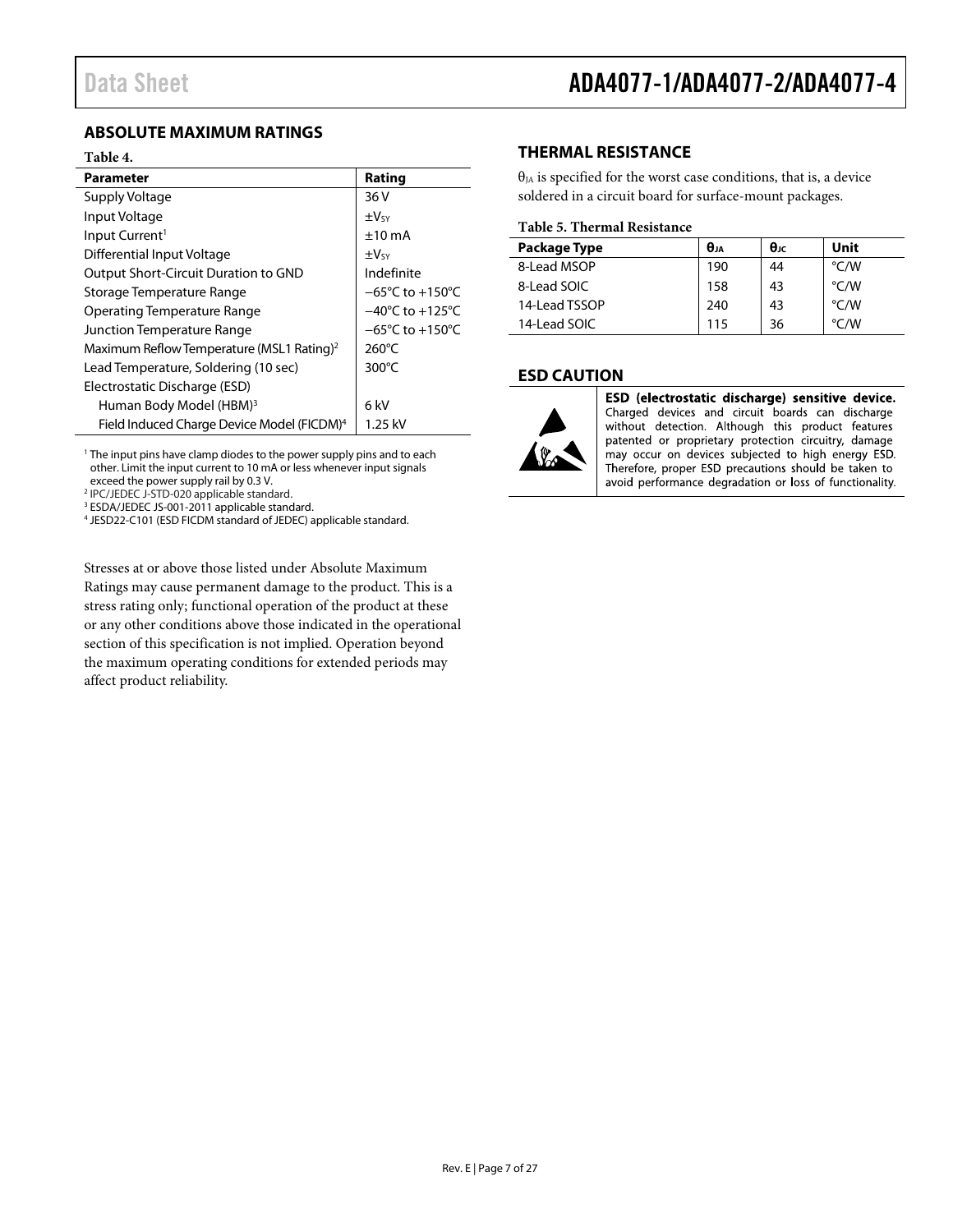# <span id="page-7-0"></span>PIN CONFIGURATIONS AND FUNCTION DESCRIPTIONS

10238-205

10238-205

| NIC $\sqrt{1}$<br>$-IN$<br>+IN<br>V- | ADA4077-1<br>TOP VIEW<br>(Not to Scale) | NIC<br>$V_{+}$<br><b>OUT</b><br><b>NIC</b> |
|--------------------------------------|-----------------------------------------|--------------------------------------------|
|                                      | NIC = NOT INTERNALLY CONNECTED.         |                                            |

*Figure 5[. ADA4077-1](http://www.analog.com/ADA4077-1?doc=ADA4077-1_4077-2_4077-4.pdf) Pin Configuration, 8-Lead MSOP (RM-8)* 



*Figure 6[. ADA4077-1](http://www.analog.com/ADA4077-1?doc=ADA4077-1_4077-2_4077-4.pdf) Pin Configuration, 8-Lead SOIC (R-8)* 

### **Table 6[. ADA4077-1](http://www.analog.com/ADA4077-1?doc=ADA4077-1_4077-2_4077-4.pdf) Pin Function Descriptions, 8-Lead MSOP and 8-Lead SOIC**

| Pin No. | Mnemonic   | <b>Description</b>        |
|---------|------------|---------------------------|
| 1, 5, 8 | <b>NIC</b> | Not internally connected. |
|         | $-IN$      | Inverting Input.          |
|         | $+IN$      | Noninverting Input.       |
| 4       | V-         | Negative Supply Voltage.  |
| 6       | <b>OUT</b> | Output.                   |
|         | $V +$      | Positive Supply Voltage.  |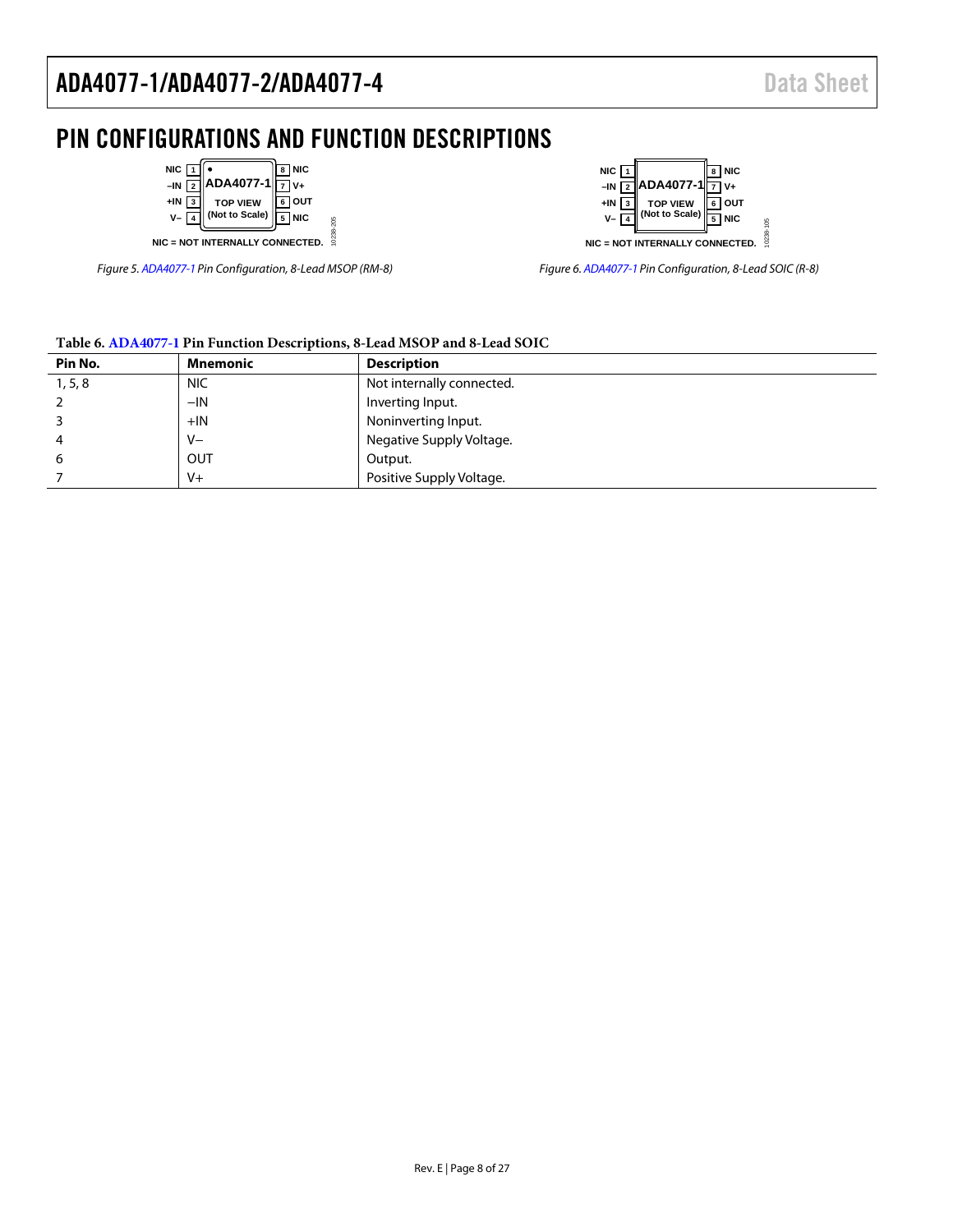



*Figure 7[. ADA4077-2](http://www.analog.com/ADA4077-2?doc=ADA4077-1_4077-2_4077-4.pdf) Pin Configuration, 8-Lead MSOP*



*Figure 8[. ADA4077-2](http://www.analog.com/ADA4077-2?doc=ADA4077-1_4077-2_4077-4.pdf) Pin Configuration, 8-Lead SOIC*

#### **Table 7[. ADA4077-2](http://www.analog.com/ADA4077-2?doc=ADA4077-1_4077-2_4077-4.pdf) Pin Function Descriptions, 8-Lead MSOP and 8-Lead SOIC**

| Pin No. | <b>Mnemonic</b> | <b>Description</b>            |  |  |
|---------|-----------------|-------------------------------|--|--|
|         | OUT A           | Output Channel A.             |  |  |
|         | $-INA$          | Inverting Input Channel A.    |  |  |
|         | $+INA$          | Noninverting Input Channel A. |  |  |
| 4       | $V -$           | Negative Supply Voltage.      |  |  |
|         | $+INB$          | Noninverting Input Channel B. |  |  |
| 6       | $-INB$          | Inverting Input Channel B.    |  |  |
|         | OUT B           | Output Channel B.             |  |  |
| 8       | $V +$           | Positive Supply Voltage.      |  |  |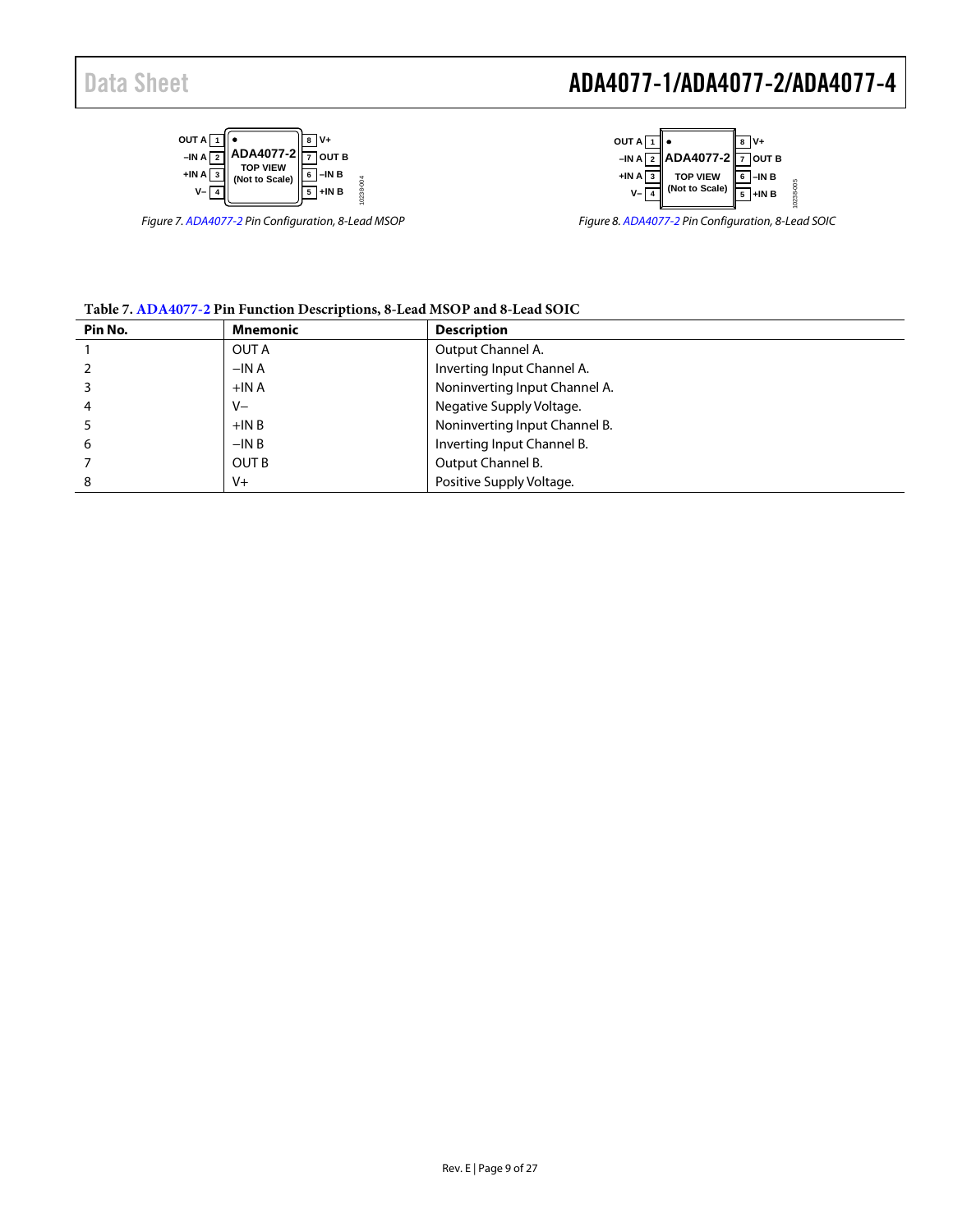

**–IN A 2 +IN A 3 V+ 4 +IN B 5 10 +IN C –IN B 6 9 –IN C OUT B 7 8 OUT C ADA4077-4 TOP VIEW (Not to Scale)**

OUT A  $\boxed{1}$ 

Figure 9[. ADA4077-4 P](http://www.analog.com/ADA4077-4?doc=ADA4077-1_4077-2_4077-4.pdf)in Configuration, 14-Lead TSSOP



**14 OUT D 13 –IN D 12 +IN D 11 V–**

10238-207

| Pin No. | <b>Mnemonic</b> | <b>Description</b>        |
|---------|-----------------|---------------------------|
|         | OUT A           | Output Channel A.         |
|         | $-INA$          | Negative Input Channel A. |
|         | $+INA$          | Positive Input Channel A. |
|         | $V +$           | Positive Supply Voltage.  |
|         | $+INB$          | Positive Input Channel B. |
| 6       | $-INB$          | Negative Input Channel B. |
|         | <b>OUT B</b>    | Output Channel B.         |
| 8       | OUT C           | Output Channel C.         |
| 9       | $-INC$          | Negative Input Channel C. |
| 10      | $+$ INC         | Positive Input Channel C. |
| 11      | V-              | Negative Supply Voltage.  |
| 12      | $+IND$          | Positive Input Channel D. |
| 13      | $-IND$          | Negative Input Channel D. |
| 14      | OUT D           | Output Channel D.         |

### **Table 8[. ADA4077-4 P](http://www.analog.com/ADA4077-4?doc=ADA4077-1_4077-2_4077-4.pdf)in Function Descriptions, 14-Lead TSSOP and 14-Lead SOIC**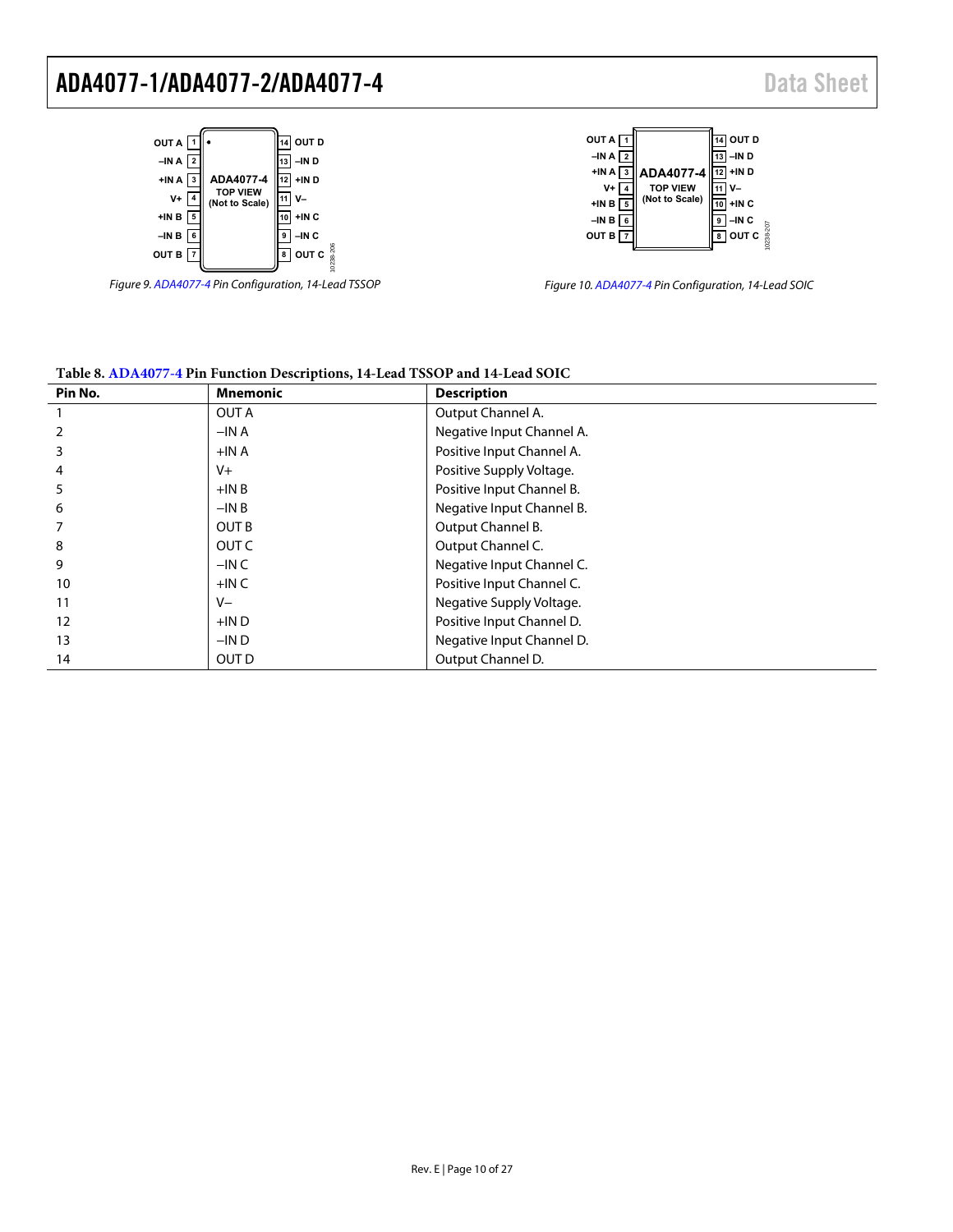# Data Sheet **ADA4077-1/ADA4077-2/ADA4077-4**

# <span id="page-10-0"></span>TYPICAL PERFORMANCE CHARACTERISTICS



*Figure 11[. ADA4077-2](http://www.analog.com/ADA4077-2?doc=ADA4077-1_4077-2_4077-4.pdf) Offset Voltage (V<sub>OS</sub>) Distribution, V<sub>SY</sub> = ±5 V* 



*Figure 12. Offset Voltage (Vos) Distribution, Vsv* =  $\pm$ 5 V



*Figure 13. Offset Voltage (V<sub>OS</sub>) vs. Temperature, V<sub>SY</sub> = ±5 V* 



*Figure 14[. ADA4077-2](http://www.analog.com/ADA4077-2?doc=ADA4077-1_4077-2_4077-4.pdf) Offset Voltage (Vos) Distribution, Vsv* = ±15 V



*Figure 15. Offset Voltage (V<sub>OS</sub>) Distribution, V<sub>SY</sub> = ±15 V* 



*Figure 16. Offset Voltage (V<sub>OS</sub>) vs. Temperature, V<sub>SY</sub> = ±15 V*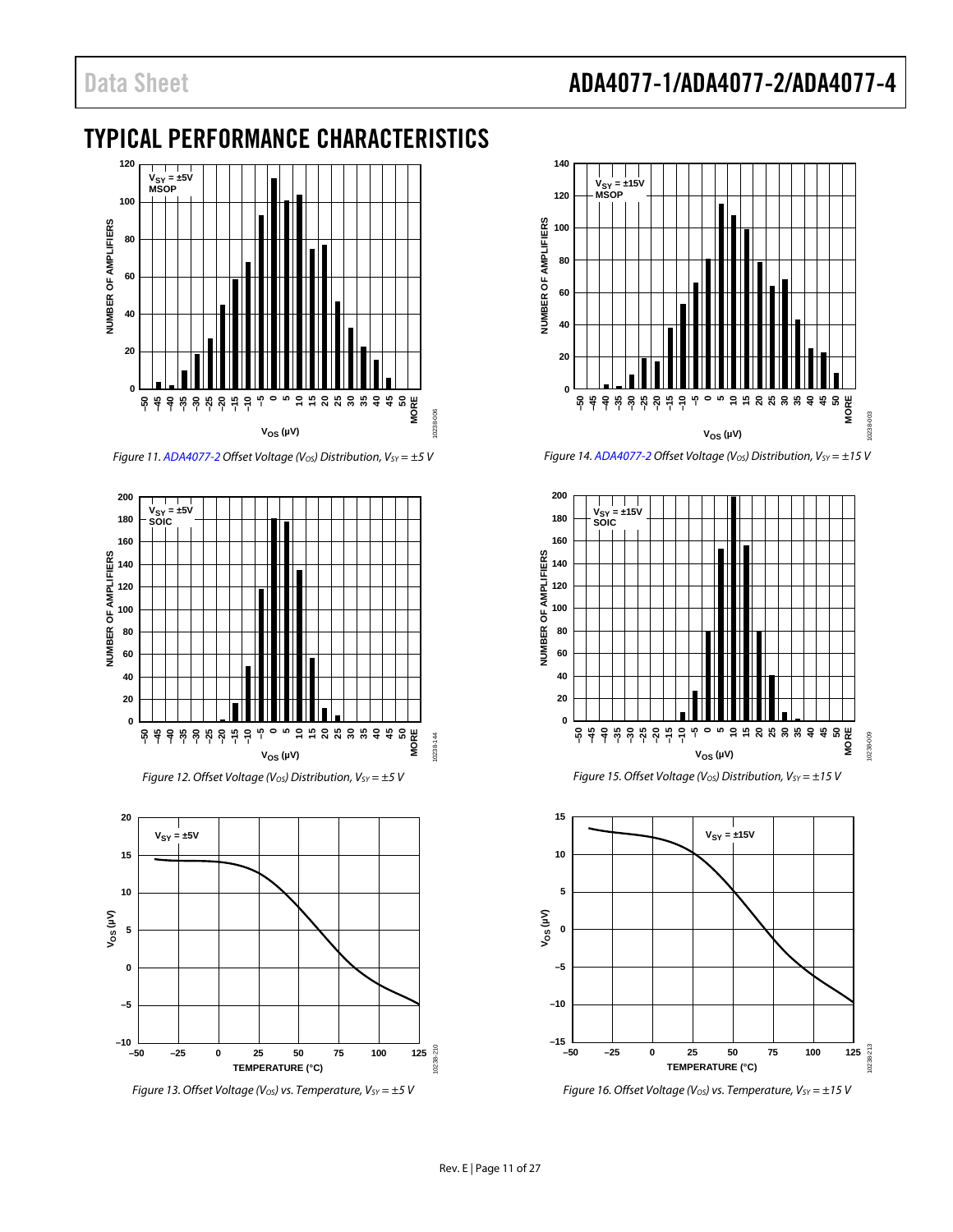

*Figure 17. TCVOS Distribution ([TSSOP and MSOP, A Grade)* 



*Figure 18. Offset Voltage (Vos) vs. Power Supply Voltage (Vsv)* 



*Figure 19. Offset Voltage (Vos) vs. Common-Mode Voltage (Vcm), Vsv* = ±15 V



*Figure 20. TCVOS Distribution (SOIC, A Grade)*





*Figure 22. Supply Current per Amplifier (I<sub>SY</sub>) vs. Power Supply Voltage (V<sub>SY</sub>)*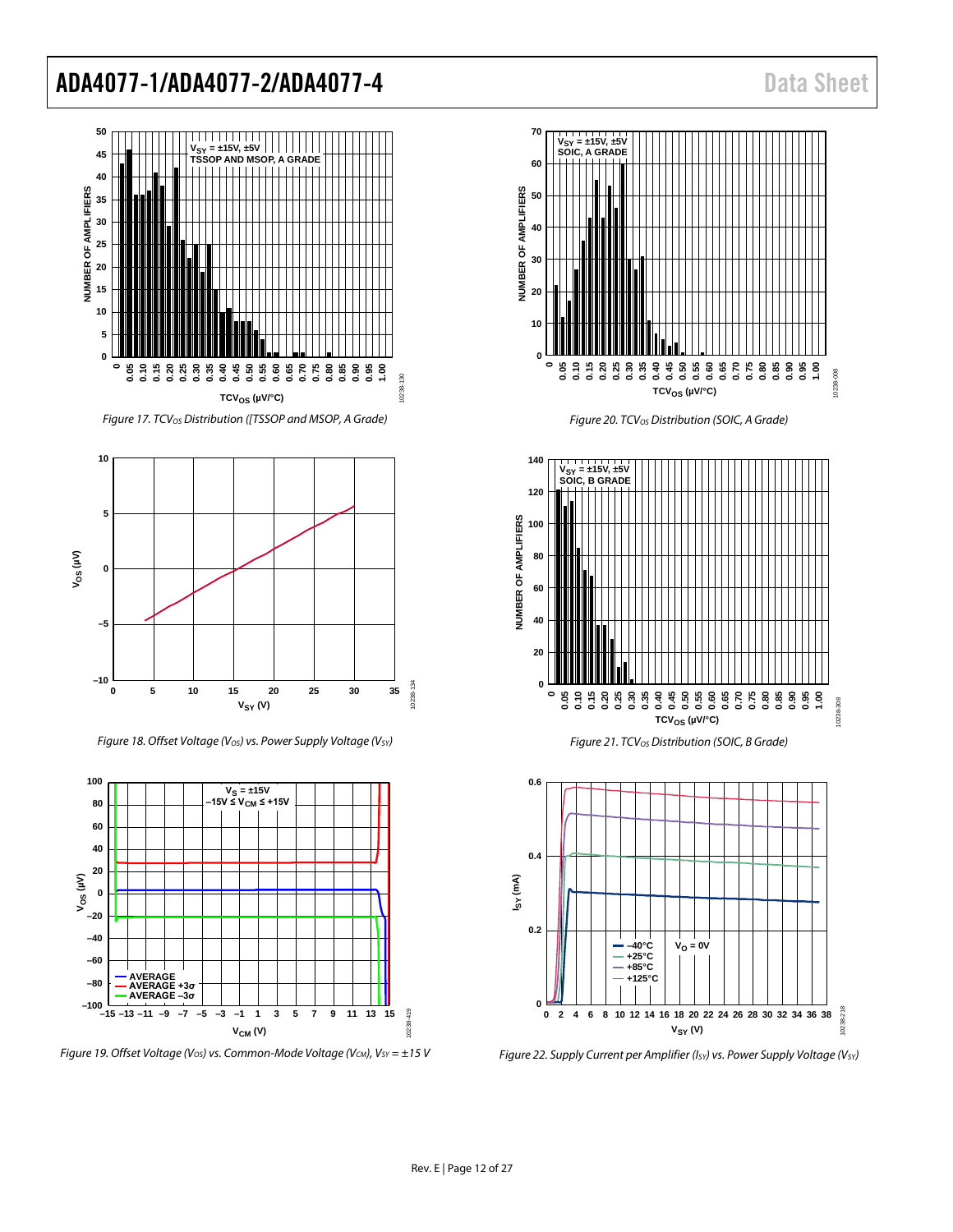



*Figure 24. Input Bias Current Distribution, V<sub>SY</sub> =*  $\pm$ *5 V* 



# Data Sheet **ADA4077-1/ADA4077-2/ADA4077-4**







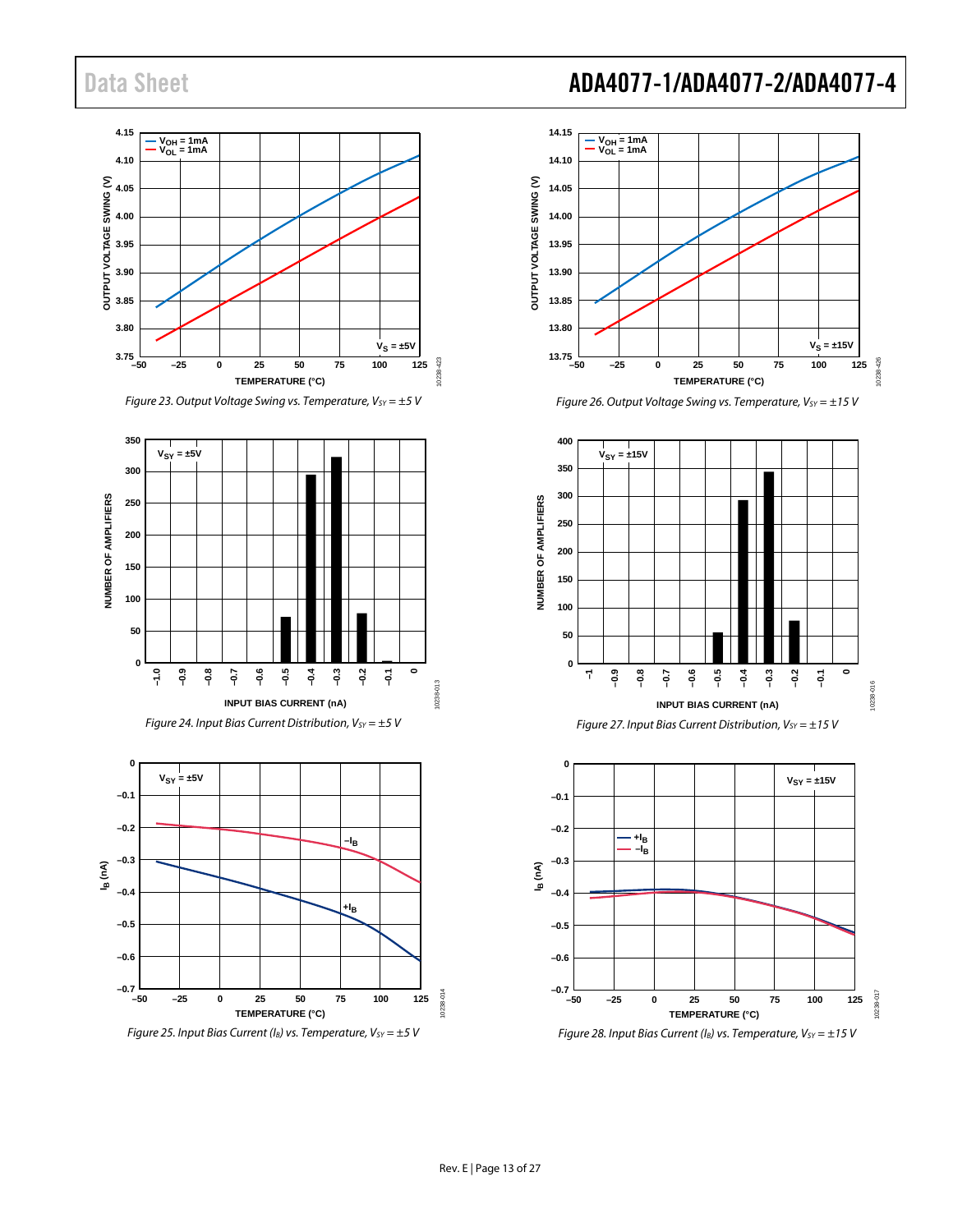

*Figure 29. Output Dropout Voltage vs. I<sub>LOAD</sub>, Sink Current, V<sub>SY</sub> =*  $\pm$ *5 V* 



*Figure 30. Output Dropout Voltage vs. I<sub>LOAD</sub>, Source Current, V<sub>SY</sub> = ±5 V* 



*Figure 31. Open-Loop Gain and Phase Margin vs. Frequency, Vsv* =  $\pm$ 5 V



*Figure 32. Output Dropout Voltage vs. I<sub>LOAD</sub>, Sink Current, V<sub>SY</sub> = ±15 V* 







*Figure 34. Open-Loop Gain and Phase Margin vs. Frequency, Vsv* =  $\pm$ 15 V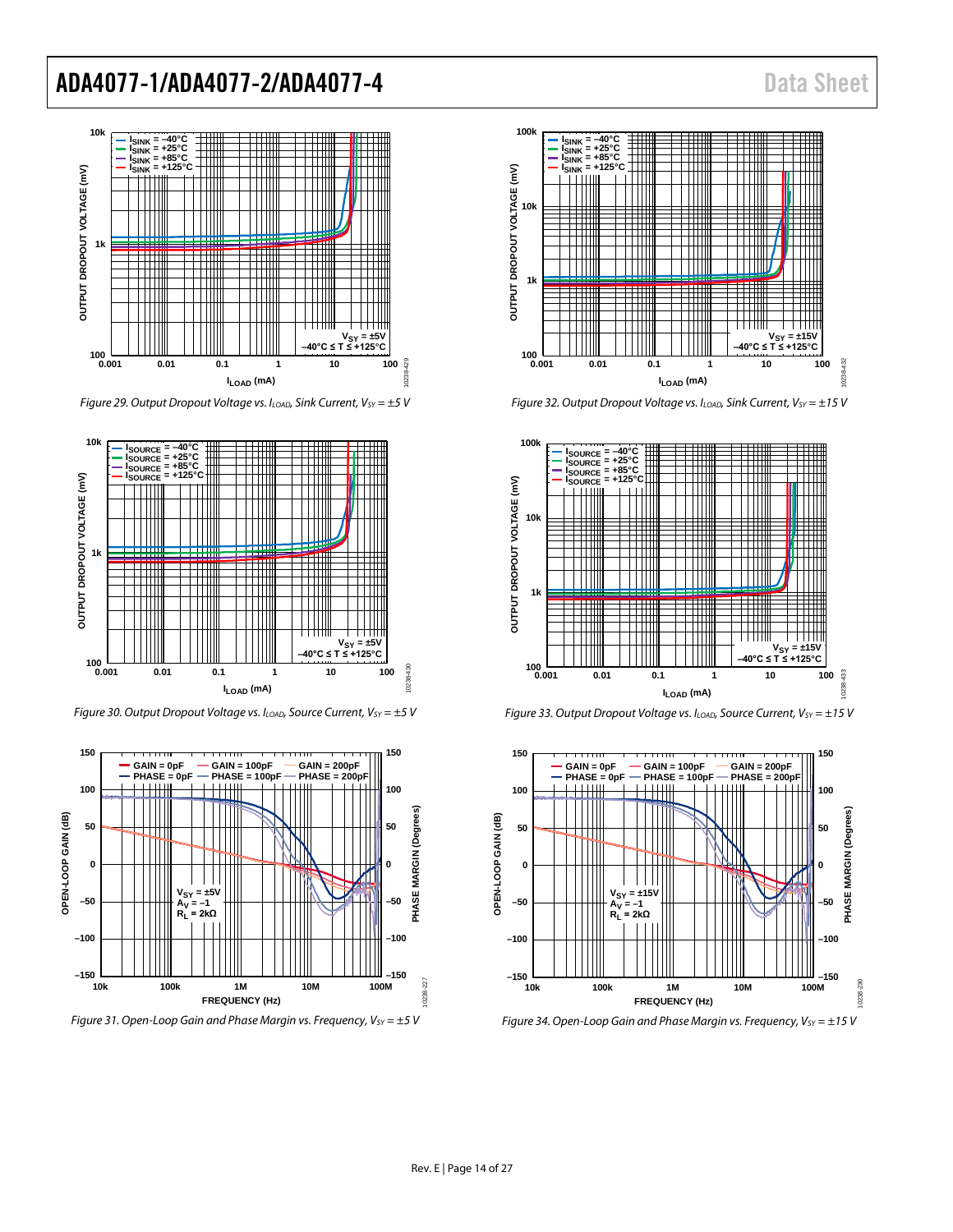

### Data Sheet **ADA4077-1/ADA4077-2/ADA4077-4**



*Figure 38. CMRR vs. Frequency, V<sub>SY</sub> =*  $\pm$ *5 V and V<sub>SY</sub> =*  $\pm$ *15 V* 





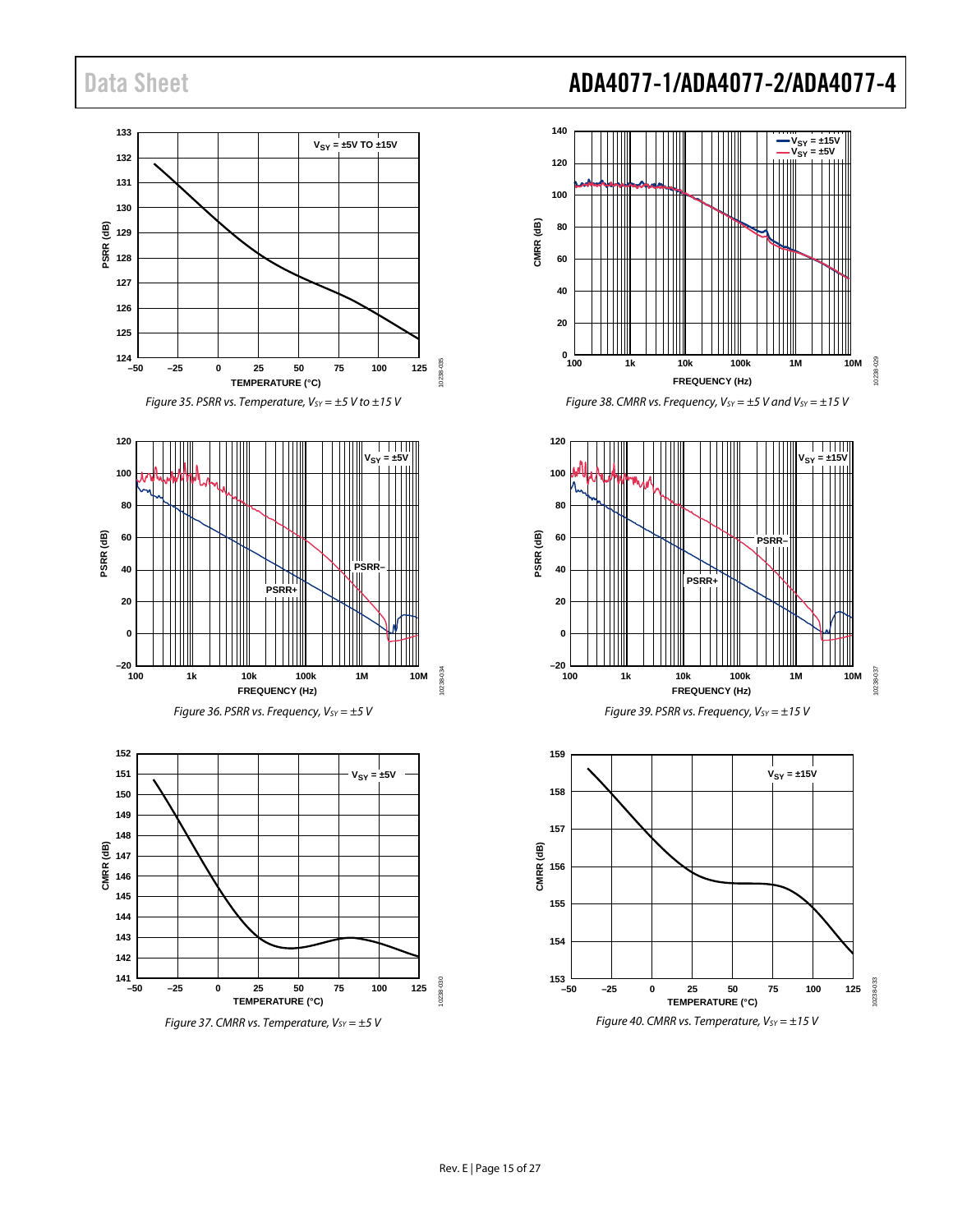















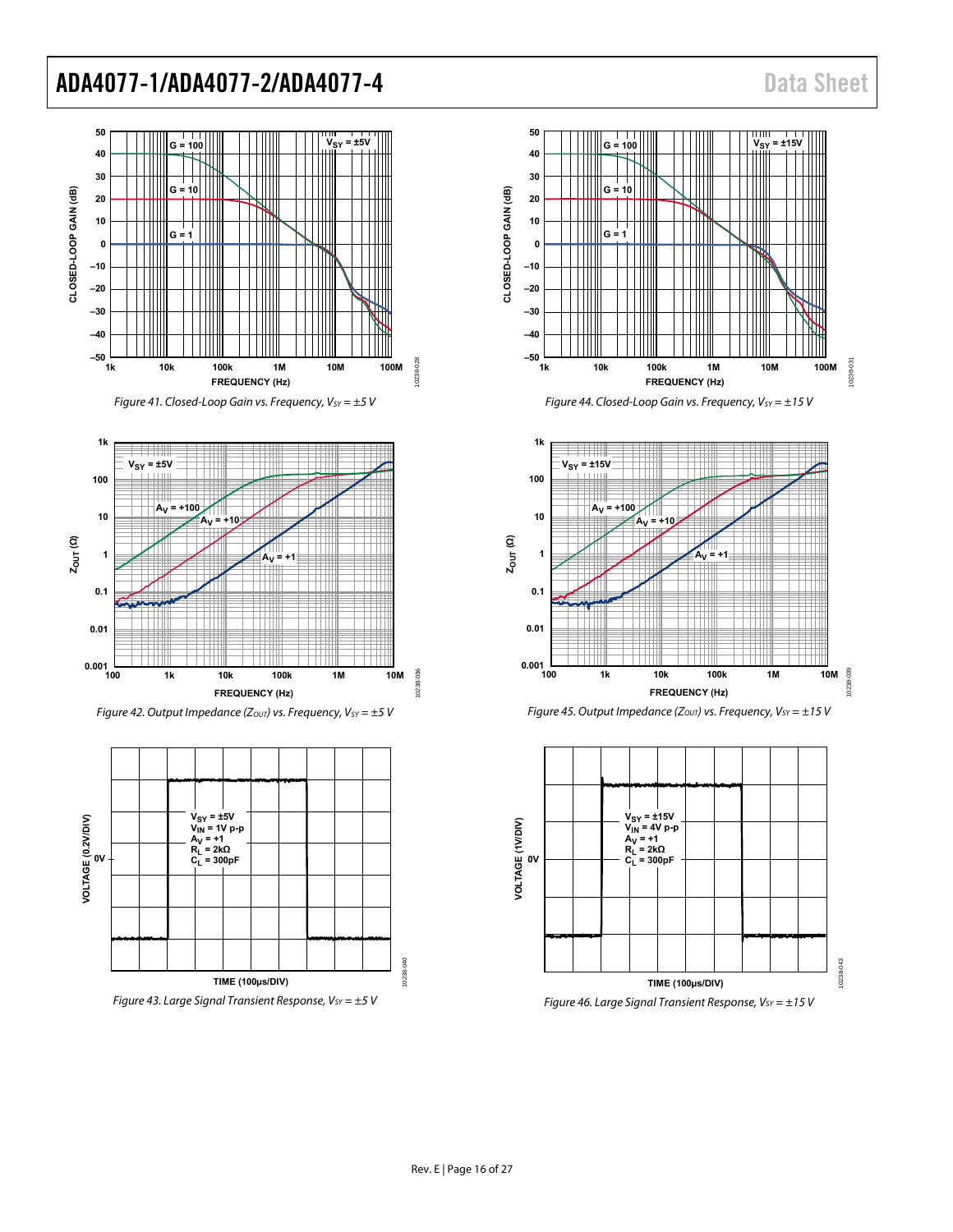

*Figure 47. Small Signal Transient Response, V<sub>SY</sub> = ±5 V* 



*Figure 48. Positive Overload Recovery, V<sub>SY</sub> = ±5 V* 



*Figure 49. Negative Overload Recovery, V<sub>SY</sub> = ±5 V* 

### Data Sheet **ADA4077-1/ADA4077-2/ADA4077-4**







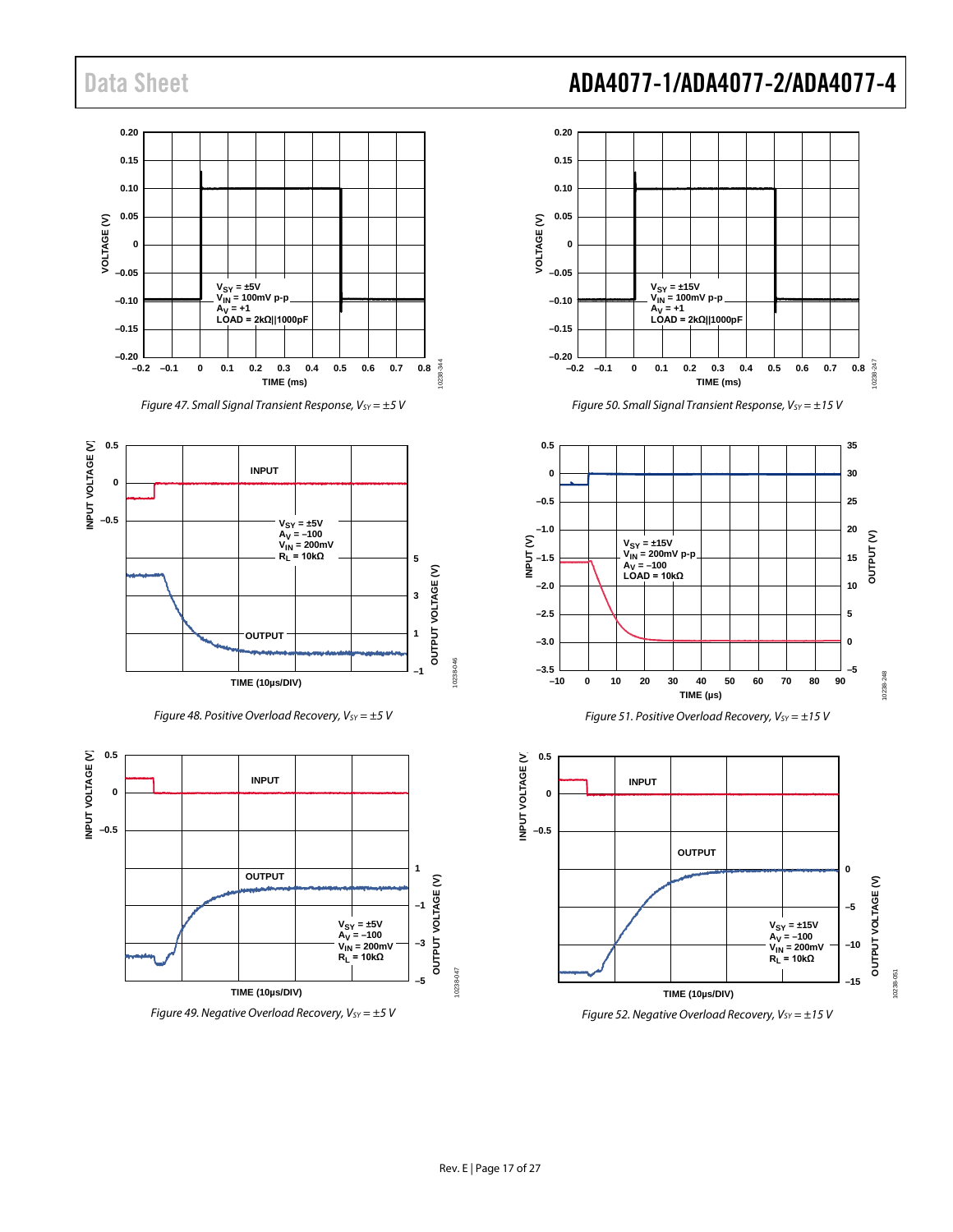











*Figure 56. Small Signal Overshoot vs. Load Capacitance, Vsv* =  $\pm$ 15 V







*Figure 58. Negative 0.1% Settling Time, Vsv* =  $\pm$ 15 V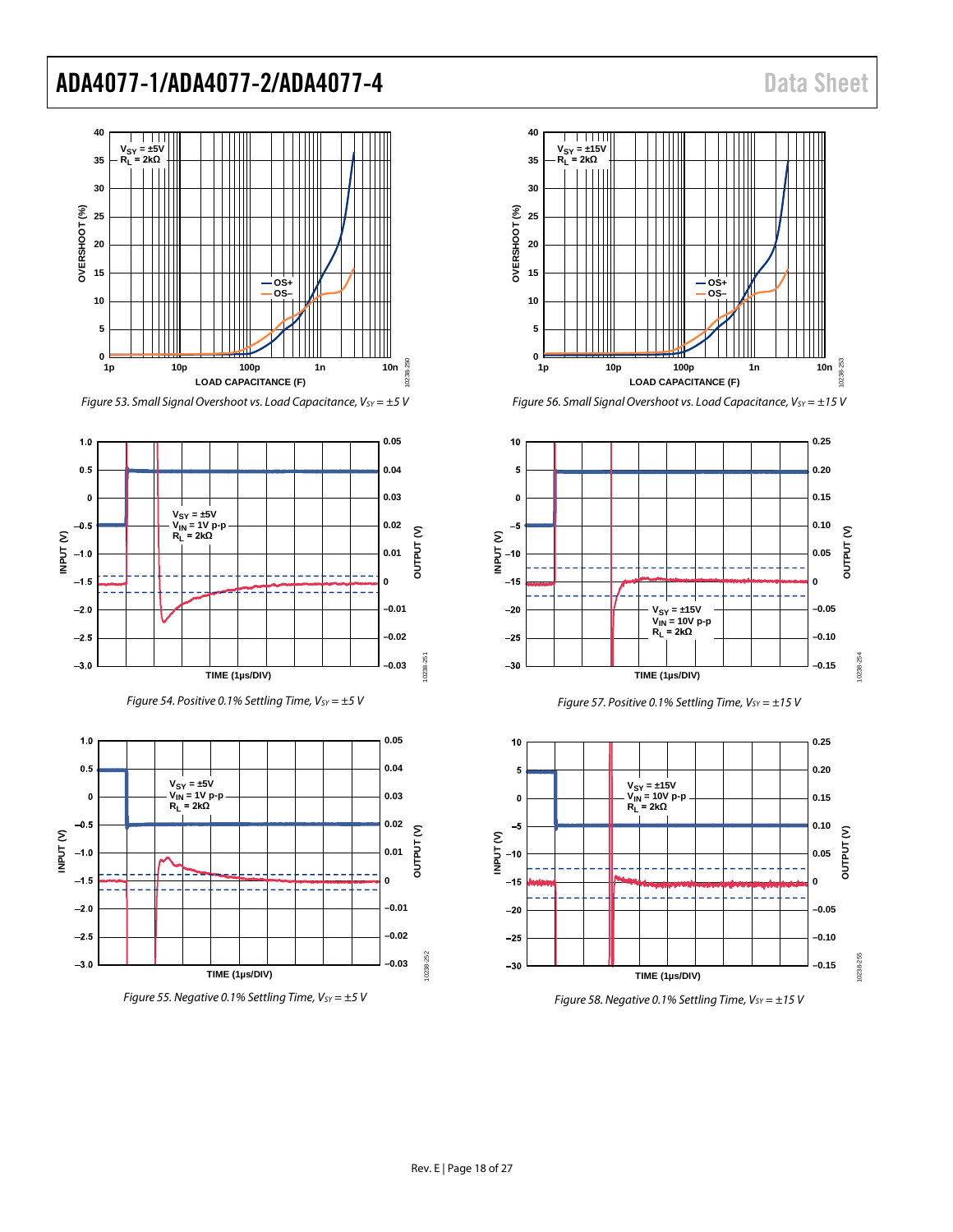

*Figure 59. Voltage Noise Density vs. Frequency, V<sub>SY</sub> = ±5 V and V<sub>SY</sub> = ±15 V* 







*Figure 61.0.1 Hz to 10 Hz Noise, Vsv* =  $\pm$ 5 *V* 

# Data Sheet **ADA4077-1/ADA4077-2/ADA4077-4**



*Figure 62. Voltage Noise Corner vs. Frequency, V<sub>SY</sub> = ±15 V and V<sub>SY</sub> = ±5 V* 







*Figure 64. 0.1 Hz to 10 Hz Noise, Vsv* =  $\pm$ 15 V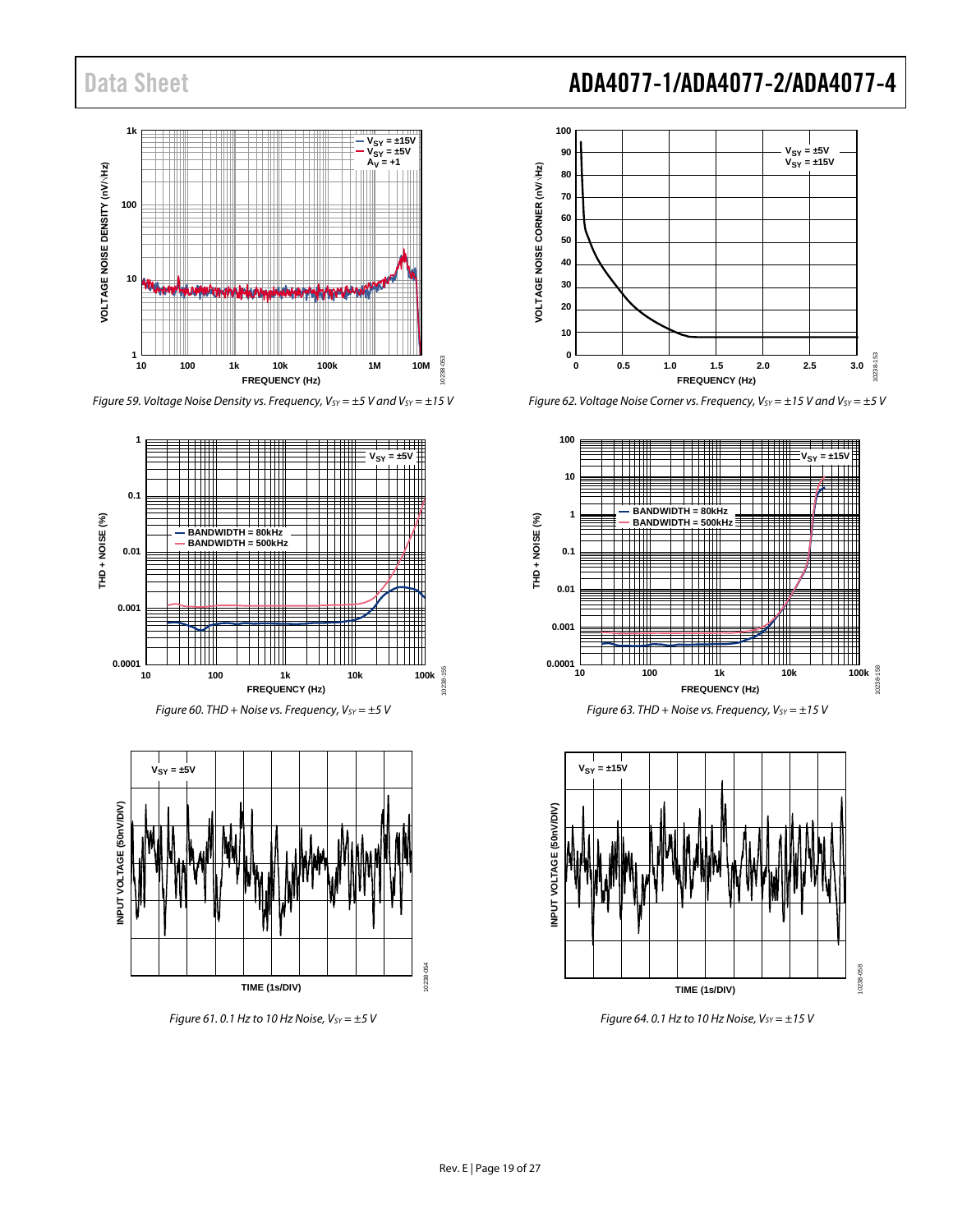

*Figure 65. Input Bias Current (I<sub>B</sub>) vs. Common-Mode Voltage (V<sub>CM</sub>)* 



*Figure 66. Channel Separation, V<sub>SY</sub>* = ±15 *V* (See Figure 69)





*Figure 67. Current Noise Density, V<sub>SY</sub> = ±15 V* 



*Figure 68. Current Noise Density, V<sub>SY</sub> =*  $\pm$ *5 V*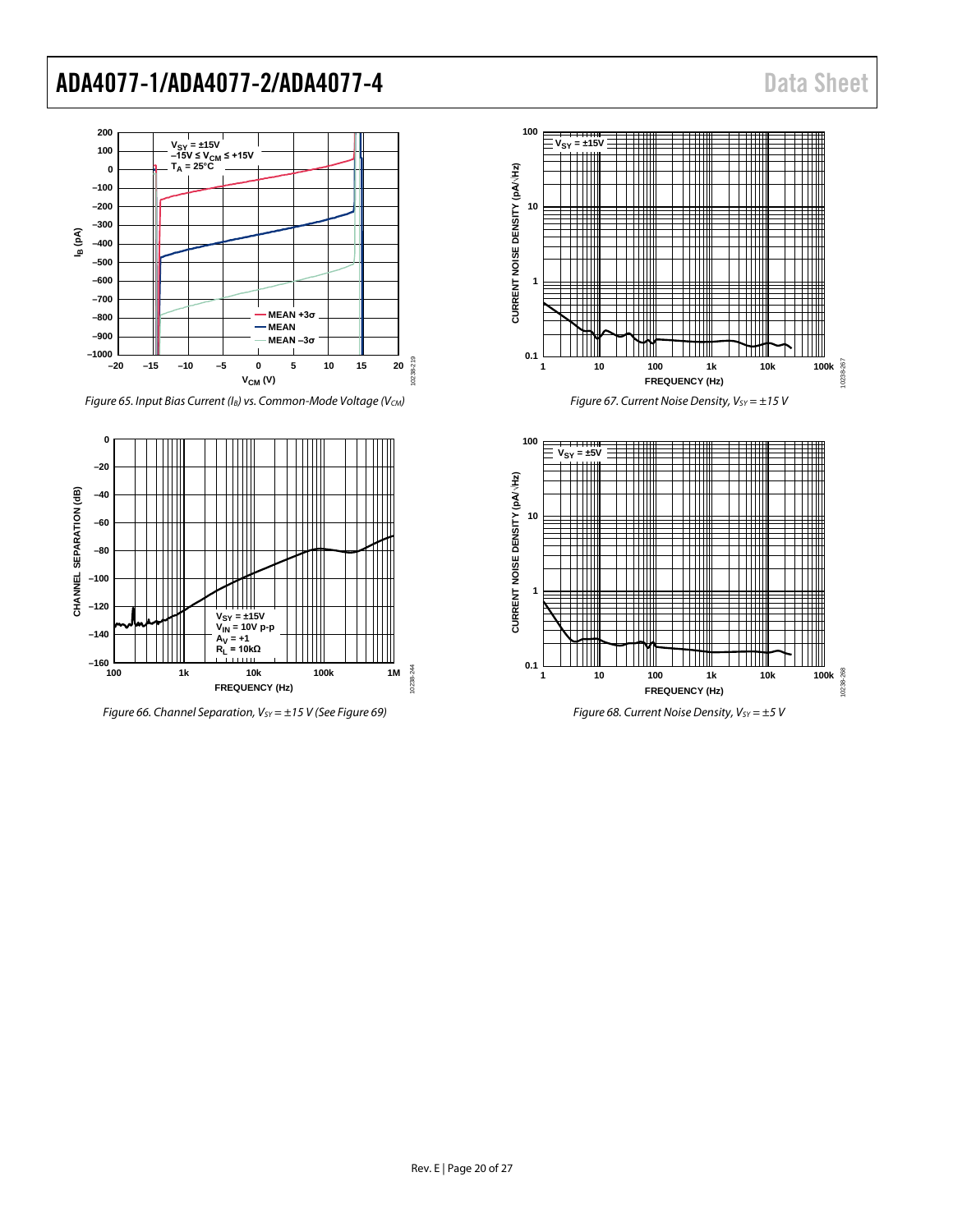# <span id="page-20-0"></span>TEST CIRCUIT



<span id="page-20-1"></span>*Figure 69 Test Circuit for Channel Separation vs. Frequency*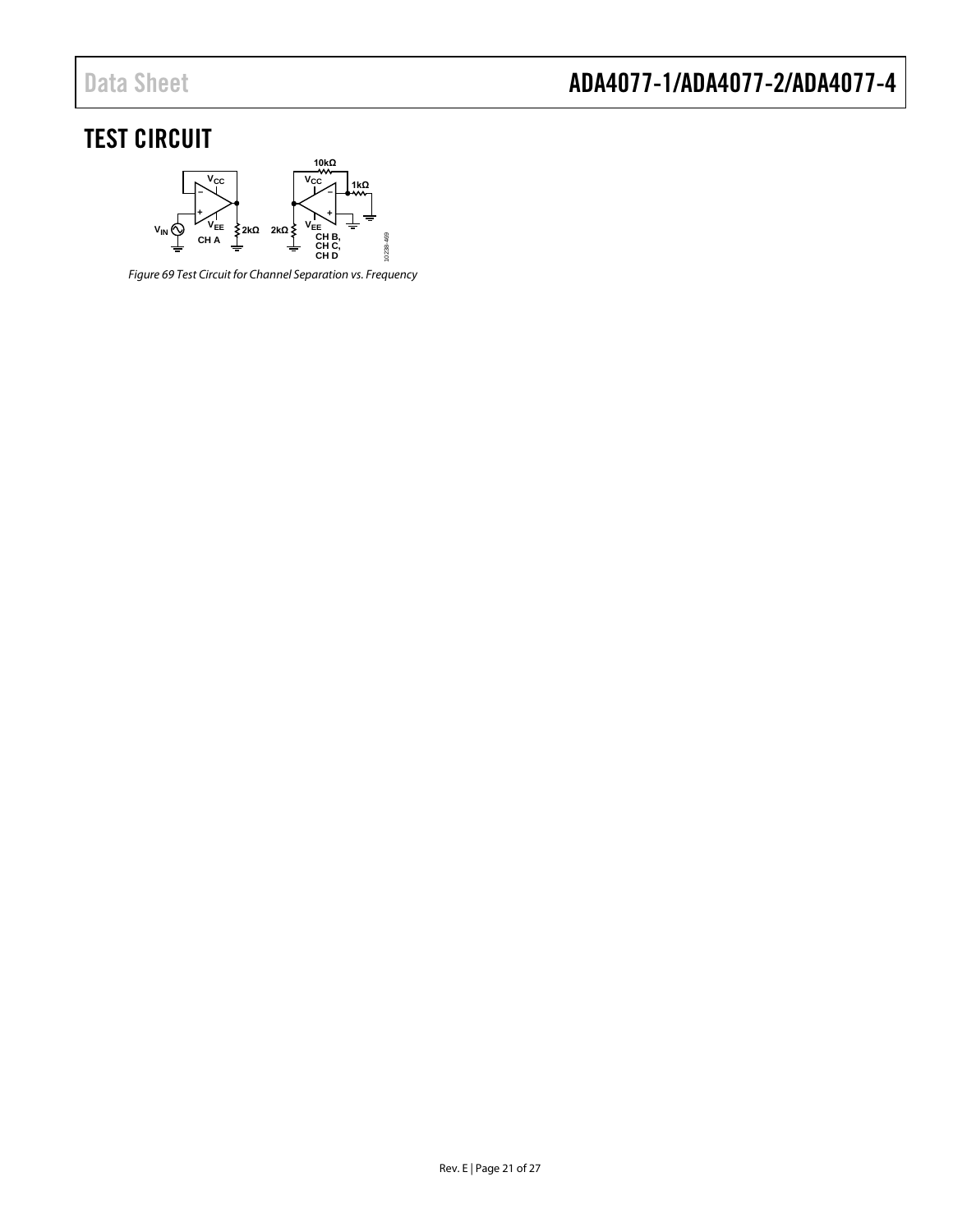### <span id="page-21-0"></span>THEORY OF OPERATION

Th[e ADA4077-1/](http://www.analog.com/ADA4077-1?doc=ADA4077-1_4077-2_4077-4.pdf)[ADA4077-2](http://www.analog.com/ADA4077-2?doc=ADA4077-1_4077-2_4077-4.pdf)[/ADA4077-4](http://www.analog.com/ADA4077-4?doc=ADA4077-1_4077-2_4077-4.pdf) are the sixth generation of the Analog Devices, Inc., industry-standar[d OP07](http://www.analog.com/OP07?doc=ADA4077-1_4077-2_4077-4.pdf) amplifier family. The [ADA4077-1/](http://www.analog.com/ADA4077-1?doc=ADA4077-1_4077-2_4077-4.pdf)[ADA4077-2](http://www.analog.com/ADA4077-2?doc=ADA4077-1_4077-2_4077-4.pdf)[/ADA4077-4](http://www.analog.com/ADA4077-4?doc=ADA4077-1_4077-2_4077-4.pdf) are high precision, low noise operational amplifiers with a combination of extremely low offset voltage and very low input bias currents. Unlike JFET amplifiers, the low bias and offset currents are relatively insensitive to ambient temperatures, even up to 125°C.

The Analog Devices proprietary process technology and linear design expertise have produced high voltage amplifiers with superior performance to the [OP07/](http://www.analog.com/OP07?doc=ADA4077-1_4077-2_4077-4.pdf)[OP77/](http://www.analog.com/OP77?doc=ADA4077-1_4077-2_4077-4.pdf)[OP177](http://www.analog.com/OP177?doc=ADA4077-1_4077-2_4077-4.pdf)[/OP1177 i](http://www.analog.com/OP1177?doc=ADA4077-1_4077-2_4077-4.pdf)n tiny, 8-lead SOIC and 8-lead MSOP packages [\(ADA4077-1](http://www.analog.com/ADA4077-1?doc=ADA4077-1_4077-2_4077-4.pdf) and [ADA4077-2\)](http://www.analog.com/ADA4077-2?doc=ADA4077-1_4077-2_4077-4.pdf) and 14-lead TSSOP and 14-lead SOIC packages [\(ADA4077-4\)](http://www.analog.com/ADA4077-4?doc=ADA4077-1_4077-2_4077-4.pdf). Despite their small size, the [ADA4077-1/](http://www.analog.com/ADA4077-1?doc=ADA4077-1_4077-2_4077-4.pdf) [ADA4077-2](http://www.analog.com/ADA4077-2?doc=ADA4077-1_4077-2_4077-4.pdf)[/ADA4077-4](http://www.analog.com/ADA4077-4?doc=ADA4077-1_4077-2_4077-4.pdf) offer numerous improvements, including low wideband noise, wide bandwidth, lower offset and offset drift, lower input bias current, and complete freedom from phase inversion.

The [ADA4077-1](http://www.analog.com/ADA4077-1?doc=ADA4077-1_4077-2_4077-4.pdf)[/ADA4077-2/](http://www.analog.com/ADA4077-2?doc=ADA4077-1_4077-2_4077-4.pdf)[ADA4077-4](http://www.analog.com/ADA4077-4?doc=ADA4077-1_4077-2_4077-4.pdf) have an operating temperature range of −40°C to +125°C with an MSL1 rating, which is as wide as any similar device in a plastic surface-mount package. This MSL1 rating is increasingly important as printed circuit board (PCB) and overall system sizes continue to shrink, causing internal system temperatures to rise.

In th[e ADA4077-1](http://www.analog.com/ADA4077-1?doc=ADA4077-1_4077-2_4077-4.pdf)[/ADA4077-2/](http://www.analog.com/ADA4077-2?doc=ADA4077-1_4077-2_4077-4.pdf)[ADA4077-4,](http://www.analog.com/ADA4077-4?doc=ADA4077-1_4077-2_4077-4.pdf) the power consumption is reduced by a factor of four compared to th[e OP177,](http://www.analog.com/OP177?doc=ADA4077-1_4077-2_4077-4.pdf) and the bandwidth and slew rate are both increased by a factor of six. The low power dissipation and very stable performance vs. temperature also reduce warmup drift errors to insignificant levels.

Inputs are protected internally from overvoltage conditions referenced to either supply rail. Like any high performance amplifier, maximum performance is achieved by following appropriate circuit and PCB guidelines.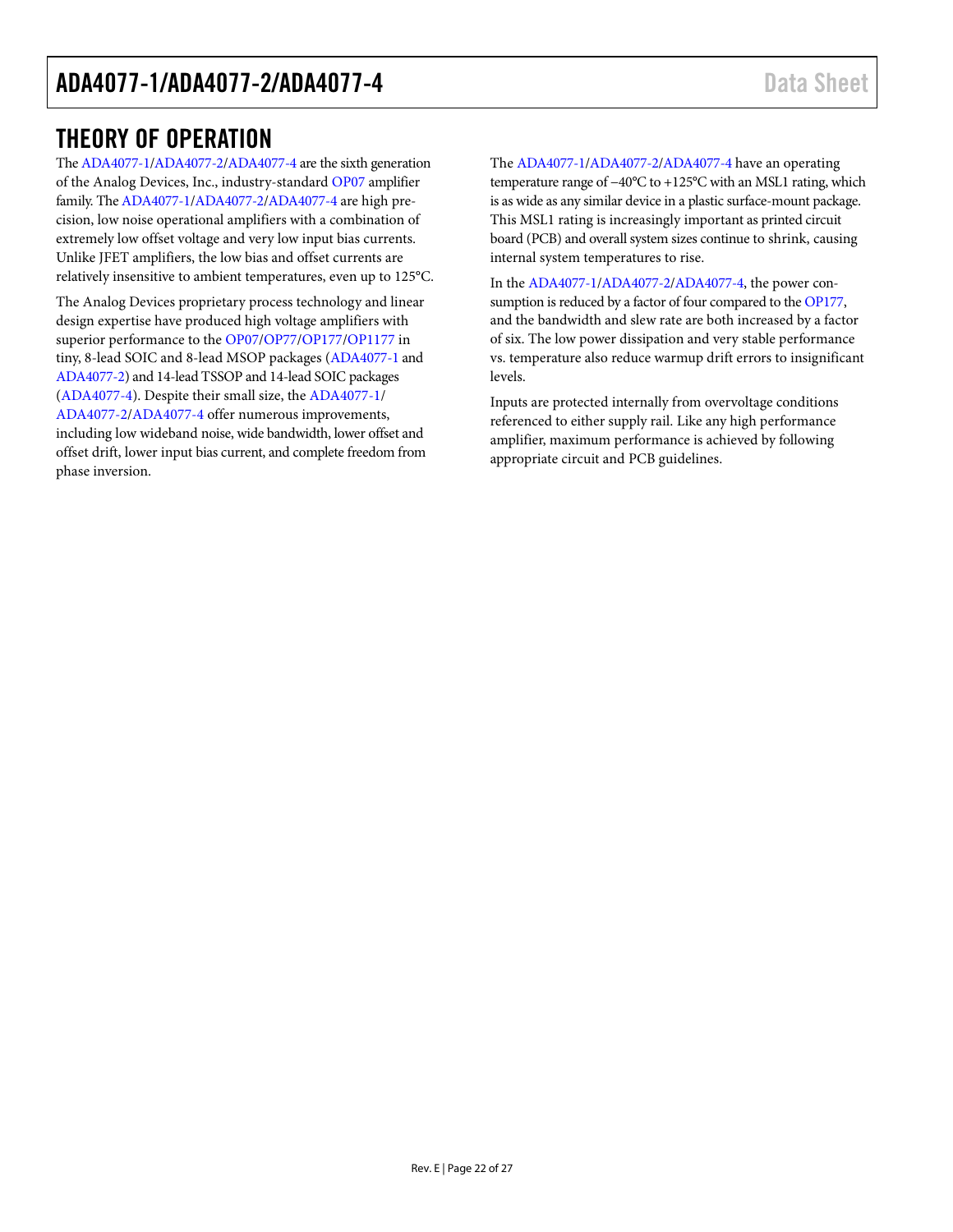### <span id="page-22-0"></span>APPLICATIONS INFORMATION **OUTPUT PHASE REVERSAL**

<span id="page-22-1"></span>Phase reversal is defined as a change of polarity in the amplifier transfer function. Many operational amplifiers exhibit phase reversal when the voltage applied to the input is greater than the maximum common-mode voltage. In some instances, this phase reversal can cause permanent damage to the amplifier. In feedback loops, it can result in system lockups or equipment damage. The [ADA4077-1](http://www.analog.com/ADA4077-1?doc=ADA4077-1_4077-2_4077-4.pdf)[/ADA4077-2](http://www.analog.com/ADA4077-2?doc=ADA4077-1_4077-2_4077-4.pdf)[/ADA4077-4](http://www.analog.com/ADA4077-4?doc=ADA4077-1_4077-2_4077-4.pdf) are immune to phase reversal problems even at input voltages beyond the power supply settings.



### <span id="page-22-2"></span>**LOW POWER LINEARIZED RTD**

A common application for a single element varying bridge is an RTD thermometer amplifier, as shown i[n Figure 71.](#page-22-4) The excitation is delivered to the bridge by a 2.5 V reference applied at the top of the bridge.

RTDs can have a thermal resistance as high as 0.5°C/mW to 0.8°C/mW. To minimize errors due to resistor drift, keep the current low through each leg of the bridge. In this circuit, the amplifier supply current flows through the bridge. However, at a maximum supply current of 500 µA for th[e ADA4077-2,](http://www.analog.com/ADA4077-2?doc=ADA4077-1_4077-2_4077-4.pdf) the RTD dissipates less than 0.1 mW of power, even at the highest resistance. Therefore, errors due to power dissipation in the bridge are kept under 0.1°C.

Calibration of the bridge is made at the minimum value of the temperature to be measured by adjusting  $R_P$  until the output is zero.

To calibrate the output span, set the full-scale and linearity potentiometers to midpoint, and apply a 500°C temperature to the sensor, or substitute the equivalent 500°C RTD resistance.

Adjust the full-scale potentiometer for a 5 V output. Finally, apply 250°C or the equivalent RTD resistance, and adjust the linearity potentiometer for a 2.5 V output. The circuit achieves higher than ±0.5°C accuracy after adjustment.

# Data Sheet **ADA4077-1/ADA4077-2/ADA4077-4**



*Figure 71. Low Power Linearized RTD Circuit* 

### <span id="page-22-4"></span><span id="page-22-3"></span>**PROPER BOARD LAYOUT**

Th[e ADA4077-1/](http://www.analog.com/ADA4077-1?doc=ADA4077-1_4077-2_4077-4.pdf)[ADA4077-2](http://www.analog.com/ADA4077-2?doc=ADA4077-1_4077-2_4077-4.pdf)[/ADA4077-4](http://www.analog.com/ADA4077-4?doc=ADA4077-1_4077-2_4077-4.pdf) are high precision devices. To ensure optimum performance at the PCB level, care must be taken in the design of the board layout.

To avoid leakage currents, maintain a clean and moisture free board surface. Coating the surface creates a barrier to moisture accumulation, and reduces parasitic resistance on the board.

Keeping supply traces short and properly bypassing the power supplies minimizes the power supply disturbances caused by the output current variation, such as when driving an ac signal into a heavy load. Connect bypass capacitors as closely as possible to the device supply pins. Stray capacitances are a concern at the outputs and the inputs of the amplifier. It is recommended that the signal traces be kept at least 5 mm from supply lines to minimize coupling.

A variation in temperature across the PCB can cause a mismatch in the Seebeck voltages at solder joints and other points where dissimilar metals are in contact, resulting in thermal voltage errors. To minimize these thermocouple effects, orient resistors so that heat sources warm both ends equally. Ensure, where possible, that input signal paths contain matching numbers and types of components, to match the number and type of thermocouple junctions. For example, dummy components such as zero value resistors can be used to match real resistors in the opposite input path. Place matching components in close proximity to each other, and orient them in the same manner. Ensure that leads are of equal length so that thermal conduction is in equilibrium. Keep heat sources on the PCB as far away from amplifier input circuitry as is practical.

The use of a ground plane is highly recommended. A ground plane reduces electromagnetic interference (EMI) noise and maintains a constant temperature across the circuit board.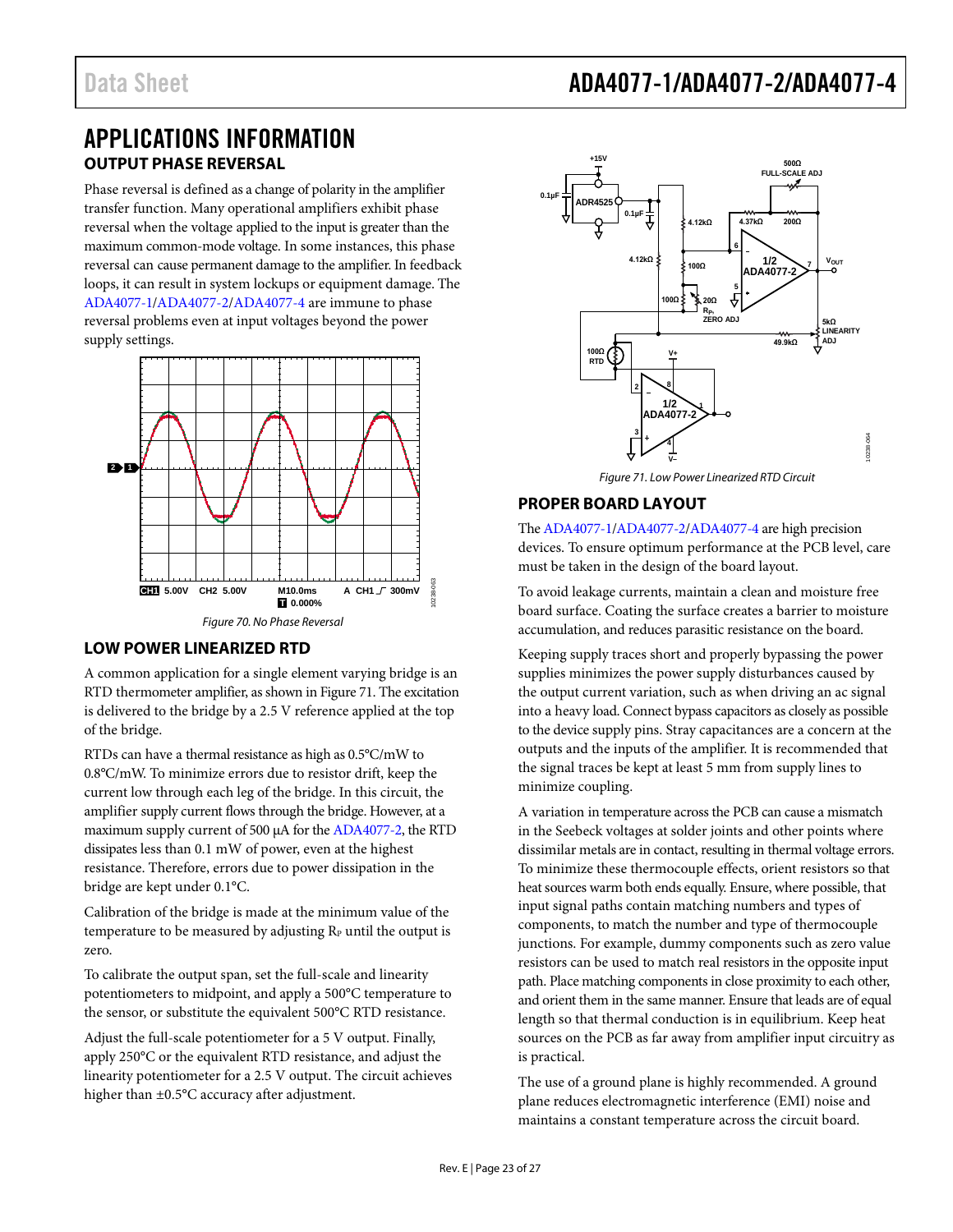### <span id="page-23-0"></span>**LONG-TERM DRIFT**

The stability of a precision signal path over its lifetime or between calibration procedures is dependent on the long-term stability of the analog components in the path, such as op amps, references, and data converters. To help system designers predict the longterm drift of circuits that use the [ADA4077-1/](http://www.analog.com/ADA4077-1?doc=ADA4077-1_4077-2_4077-4.pdf)[ADA4077-2/](http://www.analog.com/ADA4077-2?doc=ADA4077-1_4077-2_4077-4.pdf) [ADA4077-4,](http://www.analog.com/ADA4077-4?doc=ADA4077-1_4077-2_4077-4.pdf) Analog Devices measured the offset voltage of multiple units for 10,000 hours (more than 13 months) using a high precision measurement system, including an ultrastable oil bath. To replicate real-world system performance, the devices under test (DUTs) were soldered onto an FR4 PCB using a standard reflow profile (as defined in the JEDEC J-STD-020D standard), as opposed to testing them in sockets. This manner of testing is important because expansion and contraction of the PCB can apply stress to the integrated circuit (IC) package and contribute to shifts in the offset voltage.

The [ADA4077-1](http://www.analog.com/ADA4077-1?doc=ADA4077-1_4077-2_4077-4.pdf)[/ADA4077-2/](http://www.analog.com/ADA4077-2?doc=ADA4077-1_4077-2_4077-4.pdf)[ADA4077-4](http://www.analog.com/ADA4077-4?doc=ADA4077-1_4077-2_4077-4.pdf) have extremely low long-term drift (LTD). [Figure 72](#page-23-2) shows the LTD of the [ADA4077-1](http://www.analog.com/ADA4077-1?doc=ADA4077-1_4077-2_4077-4.pdf) (SOIC package). The red, blue, and green traces show sample units. Note that the mean drift over 10,000 hours is less than 0.5 µV, or less than 2% of their maximum specified offset voltage of 25 µV at room temperature.



<span id="page-23-2"></span>*Figure 72. Measured Long-Term Drift of th[e ADA4077-1](http://www.analog.com/ADA4077-1?doc=ADA4077-1_4077-2_4077-4.pdf)[/ADA4077-2/](http://www.analog.com/ADA4077-2?doc=ADA4077-1_4077-2_4077-4.pdf) [ADA4077-4O](http://www.analog.com/ADA4077-4?doc=ADA4077-1_4077-2_4077-4.pdf)ffset Voltage over 10,000 Hours*

### <span id="page-23-1"></span>**TEMPERATURE HYSTERESIS**

In addition to stability over time as described in th[e Long-Term](#page-23-0)  [Drift](#page-23-0) section, it is useful to know the temperature hysteresis, that is, the stability vs. cycling of temperature. Hysteresis is an important parameter because it tells the system designer how closely the signal returns to its starting amplitude after the ambient temperature changes and subsequent return to room temperature[. Figure 73](#page-23-3) shows the change in input offset voltage as the temperature cycles three times from room temperature to 125°C to −40°C and back to room temperature. The dotted line is an initial preconditioning cycle to eliminate the original temperature-induced offset shift from exposure to production solder reflow temperatures. In the three full cycles, the offset hysteresis is typically only 1  $\mu$ V, or 1.5% of its 65  $\mu$ V maximum offset voltage over the full operating temperature range. The histogram i[n Figure 74](#page-23-4) shows that the hysteresis is larger when the device is cycled through only a half cycle, from room temperature to 125°C and back to room temperature.



<span id="page-23-3"></span>*Figure 73. Change in Offset Voltage over Three Full Temperature Cycles* 



<span id="page-23-4"></span>*Figure 74. Histogram Showing the Temperature Hysteresis of the Offset Voltage over Three Full Cycles and over Three Half Cycles*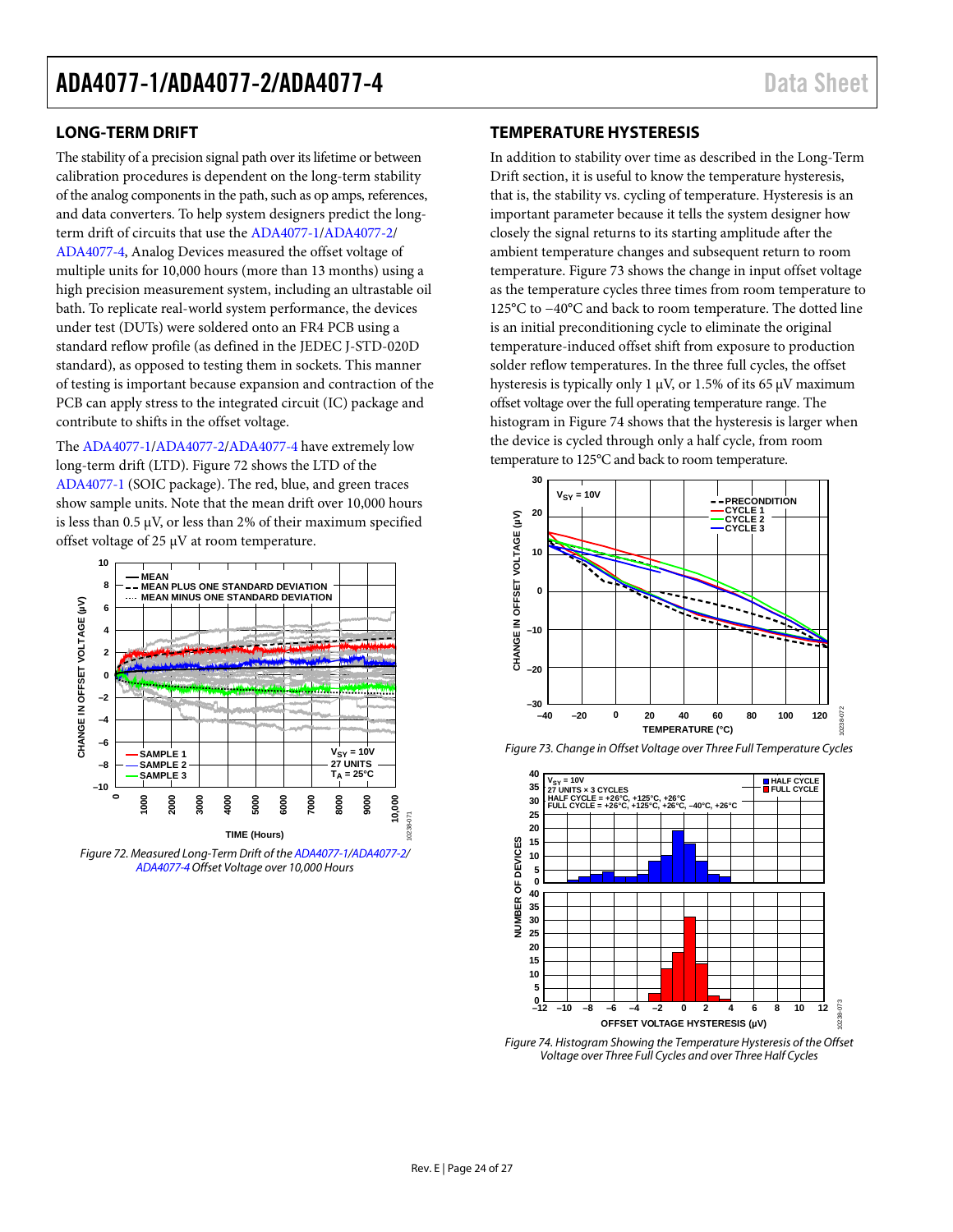**012407-A**

### <span id="page-24-0"></span>OUTLINE DIMENSIONS



*Narrow Body (R-8) Dimensions shown in millimeters and (inches)*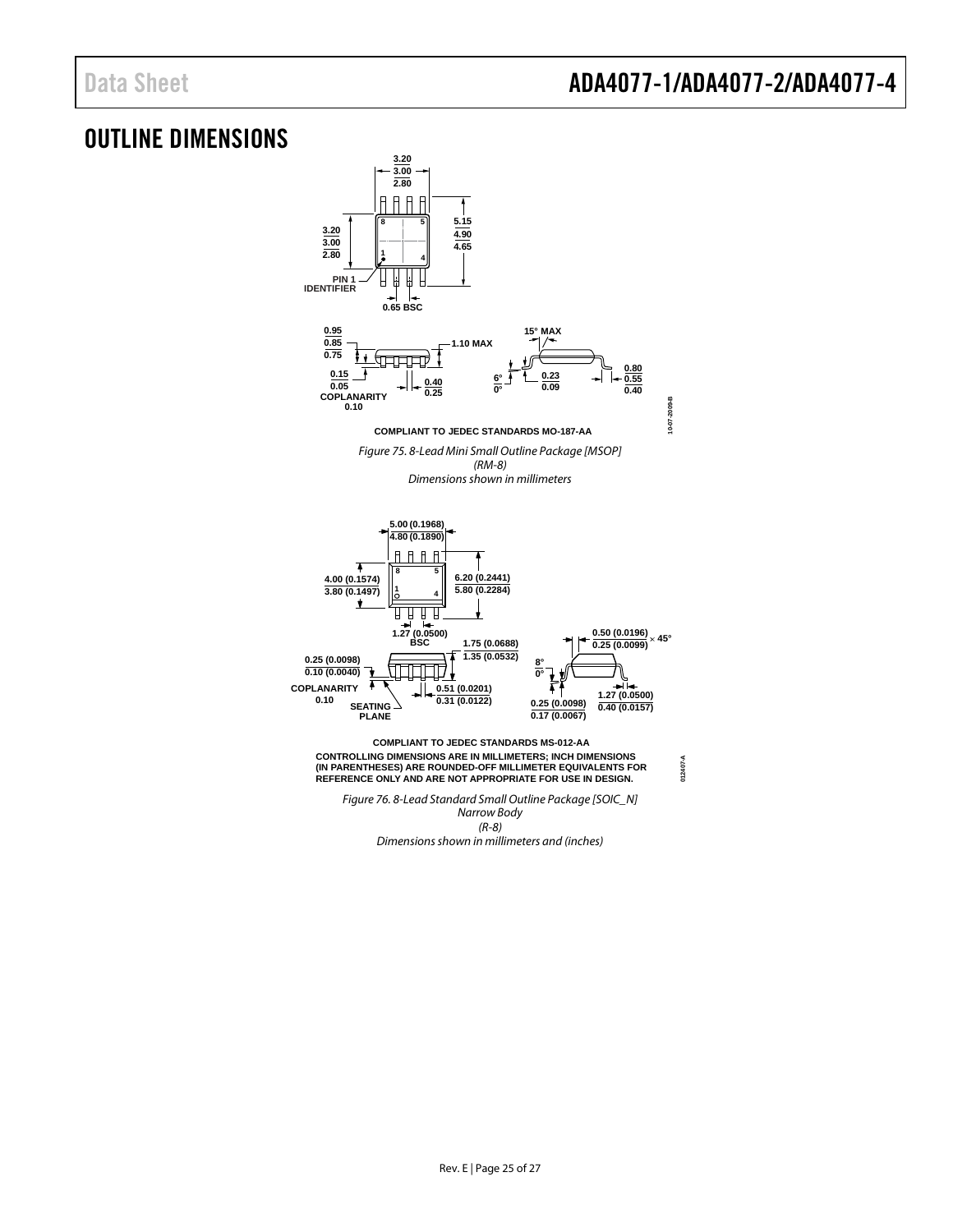

*Dimensions shown in millimeters and (inches)*